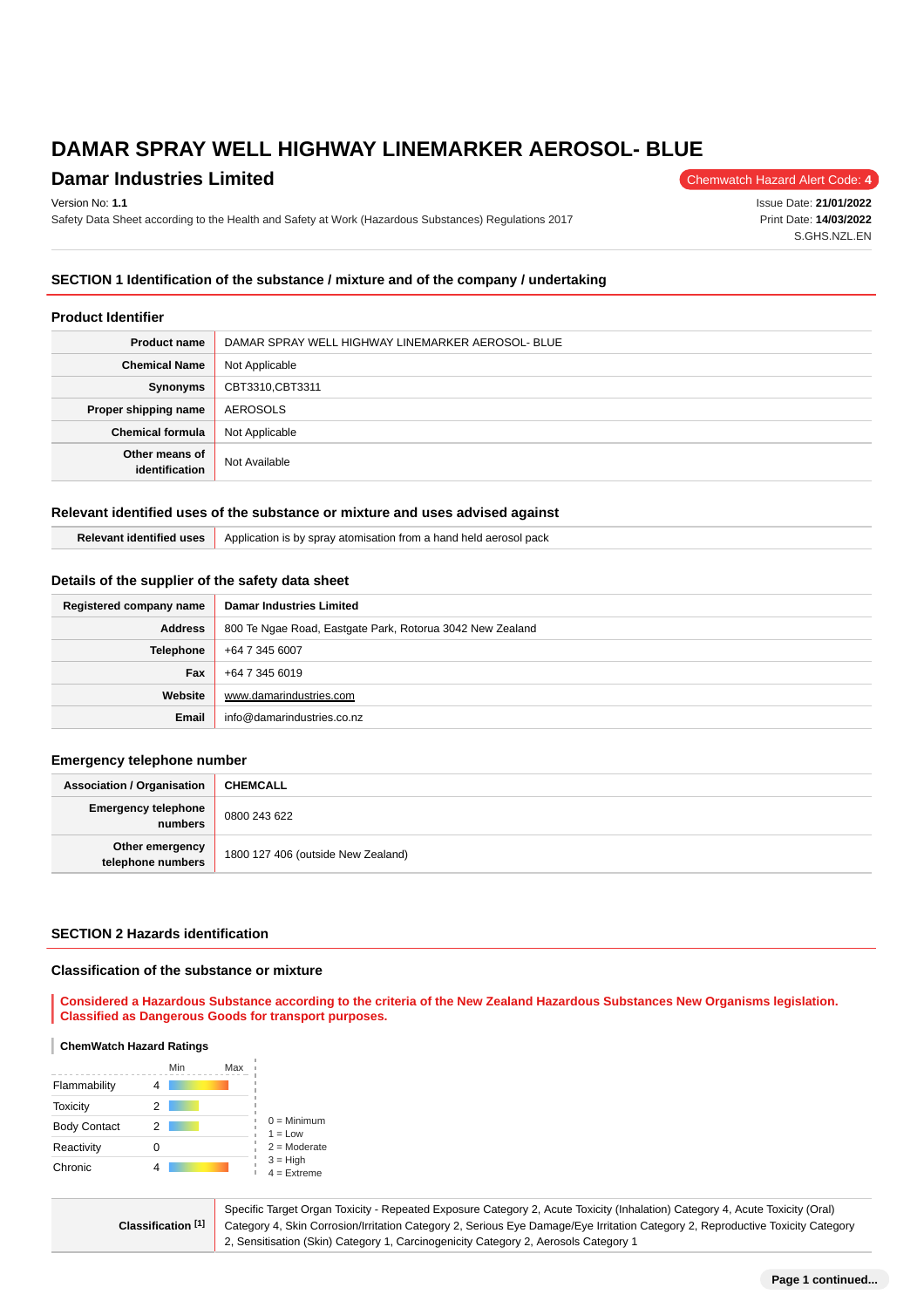| Legend:                                            | 1. Classified by Chemwatch; 2. Classification drawn from CCID EPA NZ; 3. Classification drawn from Regulation (EU) No<br>1272/2008 - Annex VI |  |
|----------------------------------------------------|-----------------------------------------------------------------------------------------------------------------------------------------------|--|
| Determined by Chemwatch<br>using GHS/HSNO criteria | 2.1.2A, 6.1D (inhalation), 6.1D (oral), 6.3A, 6.4A, 6.5B (contact), 6.7B, 6.8B, 6.9B                                                          |  |

#### **Label elements**

| Hazard pictogram(s) | J.            |
|---------------------|---------------|
|                     |               |
| Signal word         | <b>Danger</b> |

### **Hazard statement(s)**

| H373      | May cause damage to organs through prolonged or repeated exposure.       |  |
|-----------|--------------------------------------------------------------------------|--|
| H332      | Harmful if inhaled.                                                      |  |
| H302      | Harmful if swallowed.                                                    |  |
| H315      | Causes skin irritation.                                                  |  |
| H319      | Causes serious eye irritation.                                           |  |
| H361      | Suspected of damaging fertility or the unborn child.                     |  |
| H317      | May cause an allergic skin reaction.                                     |  |
| H351      | Suspected of causing cancer.                                             |  |
| H222+H229 | Extremely flammable aerosol. Pressurized container: may burst if heated. |  |

### **Precautionary statement(s) Prevention**

| P201             | Obtain special instructions before use.                                                        |  |
|------------------|------------------------------------------------------------------------------------------------|--|
| P210             | Keep away from heat, hot surfaces, sparks, open flames and other ignition sources. No smoking. |  |
| P <sub>211</sub> | Do not spray on an open flame or other ignition source.                                        |  |
| P <sub>251</sub> | Do not pierce or burn, even after use.                                                         |  |
|                  |                                                                                                |  |

### **Precautionary statement(s) Response**

| P308+P313      | IF exposed or concerned: Get medical advice/attention.                                                                           |  |  |
|----------------|----------------------------------------------------------------------------------------------------------------------------------|--|--|
| P302+P352      | IF ON SKIN: Wash with plenty of water and soap.                                                                                  |  |  |
| P305+P351+P338 | IF IN EYES: Rinse cautiously with water for several minutes. Remove contact lenses, if present and easy to do. Continue rinsing. |  |  |
| P333+P313      | If skin irritation or rash occurs: Get medical advice/attention.                                                                 |  |  |

### **Precautionary statement(s) Storage**

| <b>P405</b> | Store locked up.                                                             |
|-------------|------------------------------------------------------------------------------|
| P410+P412   | Protect from sunlight. Do not expose to temperatures exceeding 50 °C/122 °F. |

#### **Precautionary statement(s) Disposal**

**P501** Dispose of contents/container to authorised hazardous or special waste collection point in accordance with any local regulation.

### **SECTION 3 Composition / information on ingredients**

### **Substances**

See section below for composition of Mixtures

#### **Mixtures**

| <b>CAS No</b> | %[weight] | Name    |
|---------------|-----------|---------|
| 108-88-3      | 15-30     | toluene |
| 67-64-1       | $12 - 25$ | acetone |
| 1330-20-7     | < 0.5     | xylene  |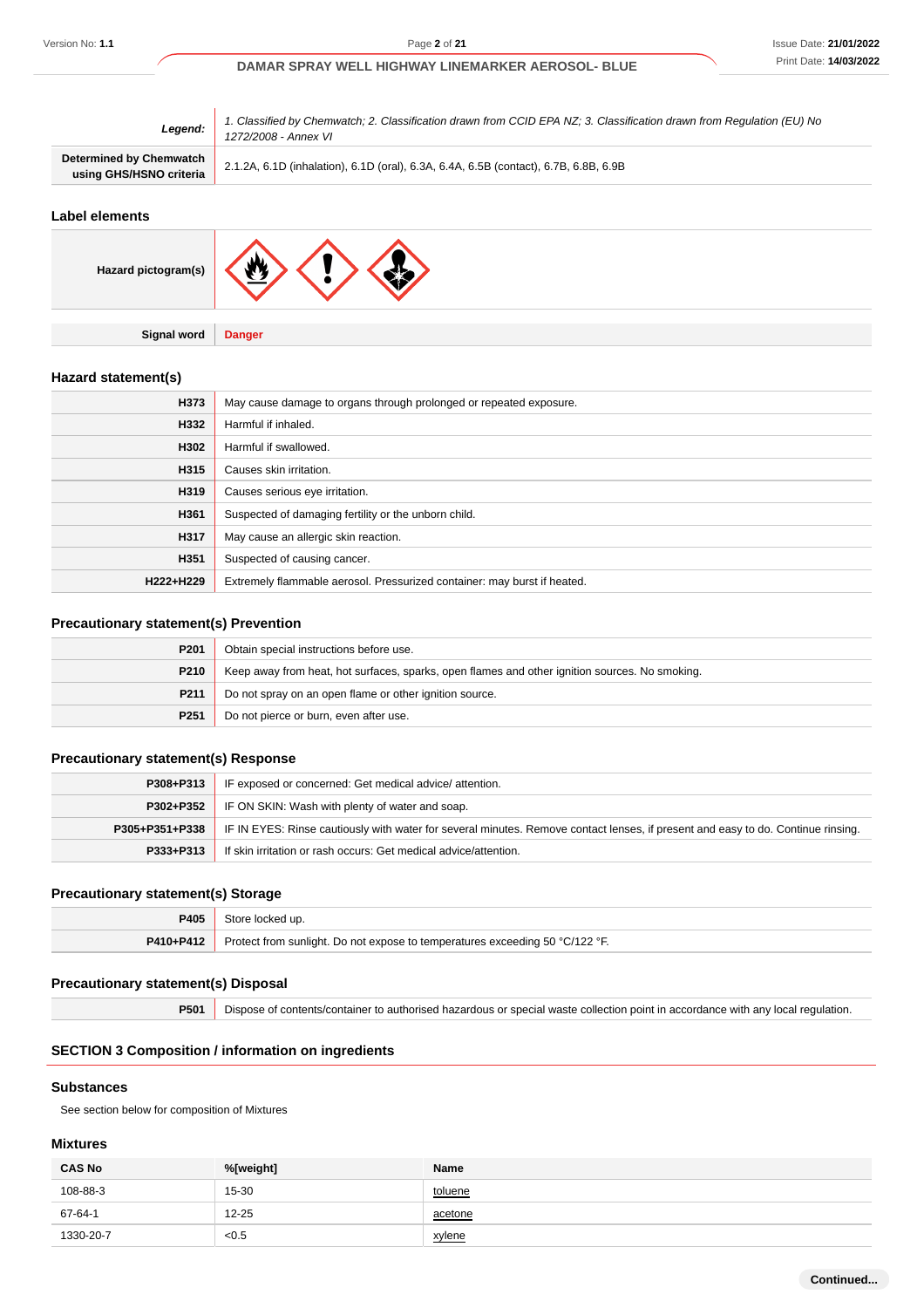| <b>CAS No</b>                                                                                                                                                                                                    | %[weight] | <b>Name</b>                |
|------------------------------------------------------------------------------------------------------------------------------------------------------------------------------------------------------------------|-----------|----------------------------|
| 100-41-4                                                                                                                                                                                                         | < 0.5     | ethylbenzene               |
| 22464-99-9                                                                                                                                                                                                       | < 0.5     | zirconium 2-ethylhexanoate |
| 96-29-7                                                                                                                                                                                                          | < 0.5     | methyl ethyl ketoxime      |
| 106-97-8.                                                                                                                                                                                                        | 15-30     | butane                     |
| 74-98-6                                                                                                                                                                                                          | $8 - 15$  | propane                    |
| 1. Classified by Chemwatch; 2. Classification drawn from CCID EPA NZ; 3. Classification drawn from Regulation (EU) No<br>Legend:<br>1272/2008 - Annex VI; 4. Classification drawn from C&L * EU IOELVs available |           |                            |

### **SECTION 4 First aid measures**

#### **Description of first aid measures**

| <b>Eye Contact</b>  | If aerosols come in contact with the eyes:<br>Immediately hold the eyelids apart and flush the eye continuously for at least 15 minutes with fresh running water.<br>Ensure complete irrigation of the eye by keeping eyelids apart and away from eye and moving the eyelids by occasionally<br>lifting the upper and lower lids.<br>Transport to hospital or doctor without delay.<br>▶ Removal of contact lenses after an eye injury should only be undertaken by skilled personnel.<br>Generally not applicable.                                            |
|---------------------|----------------------------------------------------------------------------------------------------------------------------------------------------------------------------------------------------------------------------------------------------------------------------------------------------------------------------------------------------------------------------------------------------------------------------------------------------------------------------------------------------------------------------------------------------------------|
| <b>Skin Contact</b> | If solids or aerosol mists are deposited upon the skin:<br>Flush skin and hair with running water (and soap if available).<br>▶ Remove any adhering solids with industrial skin cleansing cream.<br>DO NOT use solvents.<br>▶ Seek medical attention in the event of irritation.<br>Cenerally not applicable.                                                                                                                                                                                                                                                  |
| Inhalation          | If aerosols, fumes or combustion products are inhaled:<br>▶ Remove to fresh air.<br>Lay patient down. Keep warm and rested.<br>▶ Prostheses such as false teeth, which may block airway, should be removed, where possible, prior to initiating first aid<br>procedures.<br>If breathing is shallow or has stopped, ensure clear airway and apply resuscitation, preferably with a demand valve<br>resuscitator, bag-valve mask device, or pocket mask as trained. Perform CPR if necessary.<br>Transport to hospital, or doctor.<br>Generally not applicable. |
| Ingestion           | Not considered a normal route of entry.<br>Generally not applicable.<br>If spontaneous vomiting appears imminent or occurs, hold patient's head down, lower than their hips to help avoid possible<br>aspiration of vomitus.<br>Avoid giving milk or oils.<br>Avoid giving alcohol.                                                                                                                                                                                                                                                                            |

#### **Indication of any immediate medical attention and special treatment needed**

#### For petroleum distillates

- In case of ingestion, gastric lavage with activated charcoal can be used promptly to prevent absorption decontamination (induced emesis or lavage) is controversial and should be considered on the merits of each individual case; of course the usual precautions of an endotracheal tube should be considered prior to lavage, to prevent aspiration.
- · Individuals intoxicated by petroleum distillates should be hospitalized immediately, with acute and continuing attention to neurologic and cardiopulmonary function.
- Positive pressure ventilation may be necessary.
- Acute central nervous system signs and symptoms may result from large ingestions of aspiration-induced hypoxia.
- After the initial episode,individuals should be followed for changes in blood variables and the delayed appearance of pulmonary oedema and chemical pneumonitis. Such patients should be followed for several days or weeks for delayed effects, including bone marrow toxicity, hepatic and renal impairment Individuals with chronic pulmonary disease will be more seriously impaired, and recovery from inhalation exposure may be complicated.
- Gastrointestinal symptoms are usually minor and pathological changes of the liver and kidneys are reported to be uncommon in acute intoxications. · Chlorinated and non-chlorinated hydrocarbons may sensitize the heart to epinephrine and other circulating catecholamines so that arrhythmias may occur.Careful consideration of this potential adverse effect should precede administration of epinephrine or other cardiac stimulants and the selection of
- bronchodilators.

BP America Product Safety & Toxicology Department

Treat symptomatically.

for simple ketones:

--------------------------------------------------------------

#### BASIC TREATMENT --------------------------------------------------------------

Establish a patent airway with suction where necessary.

Watch for signs of respiratory insufficiency and assist ventilation as necessary.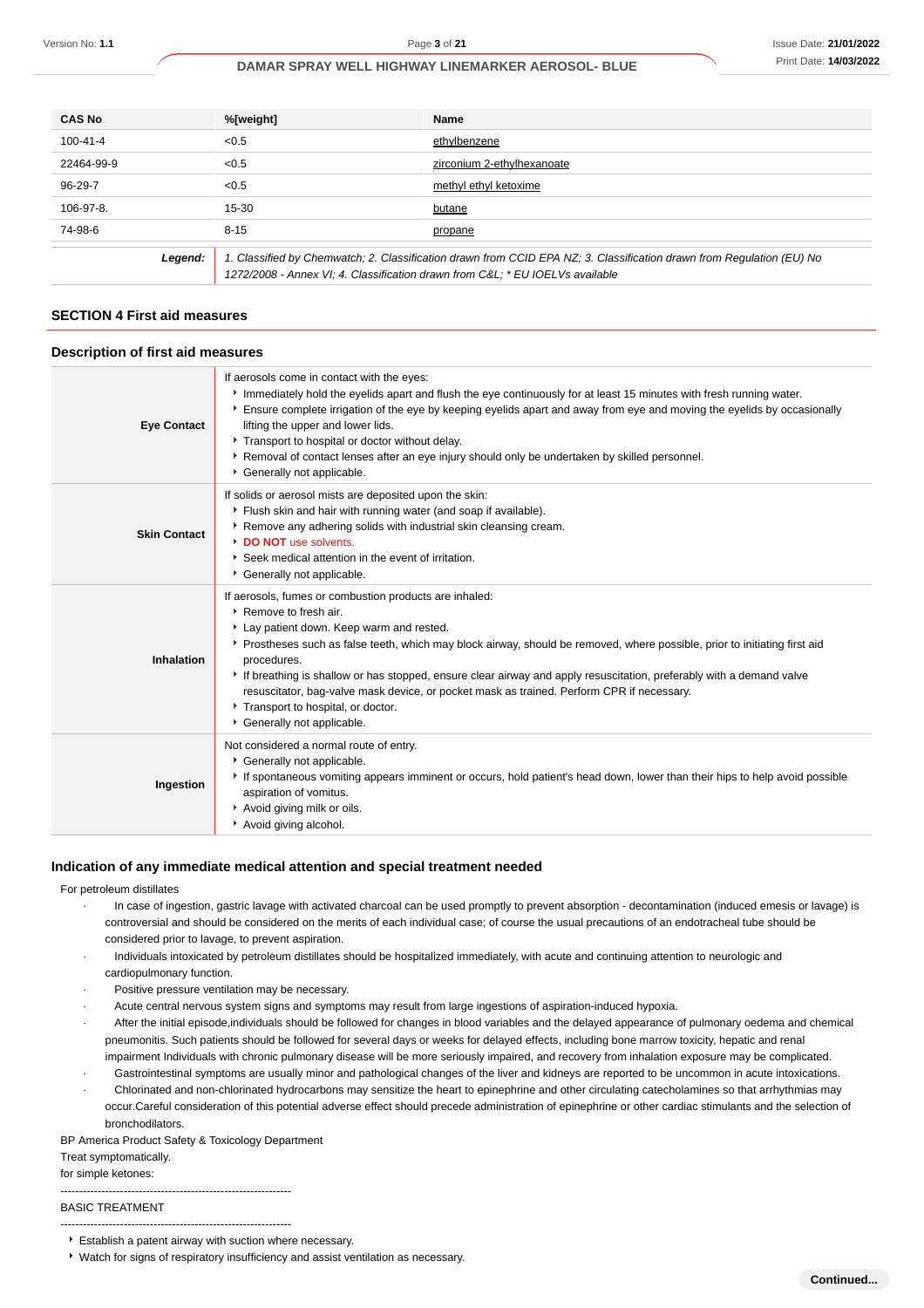- Administer oxygen by non-rebreather mask at 10 to 15 l/min.
- Monitor and treat, where necessary, for pulmonary oedema .
- Monitor and treat, where necessary, for shock.
- **DO NOT** use emetics. Where ingestion is suspected rinse mouth and give up to 200 ml water (5mL/kg recommended) for dilution where patient is able to swallow, has a strong gag reflex and does not drool.
- Give activated charcoal.

#### -------------------------------------------------------------- ADVANCED TREATMENT

--------------------------------------------------------------

- Consider orotracheal or nasotracheal intubation for airway control in unconscious patient or where respiratory arrest has occurred.
- Consider intubation at first sign of upper airway obstruction resulting from oedema.
- Positive-pressure ventilation using a bag-valve mask might be of use.
- **Monitor and treat, where necessary, for arrhythmias.**
- Start an IV D5W TKO. If signs of hypovolaemia are present use lactated Ringers solution. Fluid overload might create complications.
- **Drug therapy should be considered for pulmonary oedema.**
- Hypotension with signs of hypovolaemia requires the cautious administration of fluids. Fluid overload might create complications.
- **Treat seizures with diazepam.**
- **Proparacaine hydrochloride should be used to assist eve irrigation.**

--------------------------------------------------------------

--------------------------------------------------------------

### EMERGENCY DEPARTMENT

- Laboratory analysis of complete blood count, serum electrolytes, BUN, creatinine, glucose, urinalysis, baseline for serum aminotransferases (ALT and AST), calcium, phosphorus and magnesium, may assist in establishing a treatment regime. Other useful analyses include anion and osmolar gaps, arterial blood gases (ABGs), chest radiographs and electrocardiograph.
- Positive end-expiratory pressure (PEEP)-assisted ventilation may be required for acute parenchymal injury or adult respiratory distress syndrome.

Consult a toxicologist as necessary.

BRONSTEIN, A.C. and CURRANCE, P.L.

EMERGENCY CARE FOR HAZARDOUS MATERIALS EXPOSURE: 2nd Ed. 1994

Following acute or short term repeated exposures to toluene:

- Toluene is absorbed across the alveolar barrier, the blood/air mixture being 11.2/15.6 (at 37 degrees C.) The concentration of toluene, in expired breath, is of the order of 18 ppm following sustained exposure to 100 ppm. The tissue/blood proportion is 1/3 except in adipose where the proportion is 8/10.
- Metabolism by microsomal mono-oxygenation, results in the production of hippuric acid. This may be detected in the urine in amounts between 0.5 and 2.5 g/24 hr which represents, on average 0.8 gm/gm of creatinine. The biological half-life of hippuric acid is in the order of 1-2 hours.
- Primary threat to life from ingestion and/or inhalation is respiratory failure.
- Patients should be quickly evaluated for signs of respiratory distress (eg cyanosis, tachypnoea, intercostal retraction, obtundation) and given oxygen. Patients with inadequate tidal volumes or poor arterial blood gases (pO2 <50 mm Hg or pCO2 > 50 mm Hg) should be intubated.
- Arrhythmias complicate some hydrocarbon ingestion and/or inhalation and electrocardiographic evidence of myocardial damage has been reported; intravenous lines and cardiac monitors should be established in obviously symptomatic patients. The lungs excrete inhaled solvents, so that hyperventilation improves clearance.
- A chest x-ray should be taken immediately after stabilisation of breathing and circulation to document aspiration and detect the presence of pneumothorax.
- Epinephrine (adrenaline) is not recommended for treatment of bronchospasm because of potential myocardial sensitisation to catecholamines. Inhaled
- cardioselective bronchodilators (e.g. Alupent, Salbutamol) are the preferred agents, with aminophylline a second choice.
- Lavage is indicated in patients who require decontamination; ensure use.

#### BIOLOGICAL EXPOSURE INDEX - BEI

These represent the determinants observed in specimens collected from a healthy worker exposed at the Exposure Standard (ES or TLV):

| Determinant            | Index              | Sampling Time                   | Comments |
|------------------------|--------------------|---------------------------------|----------|
| o-Cresol in urine      | $0.5 \text{ mq/L}$ | End of shift                    |          |
| Hippuric acid in urine | 1.6 g/g creatinine | End of shift                    | B. NS    |
| Toluene in blood       | 0.05 mg/L          | Prior to last shift of workweek |          |

NS: Non-specific determinant; also observed after exposure to other material

B: Background levels occur in specimens collected from subjects NOT exposed

### **SECTION 5 Firefighting measures**

#### **Extinguishing media**

**SMALL FIRE:**

Water spray, dry chemical or CO2

**LARGE FIRE:**

Water spray or fog.

#### **Special hazards arising from the substrate or mixture**

**Fire Incompatibility** Avoid contamination with oxidising agents i.e. nitrates, oxidising acids, chlorine bleaches, pool chlorine etc. as ignition may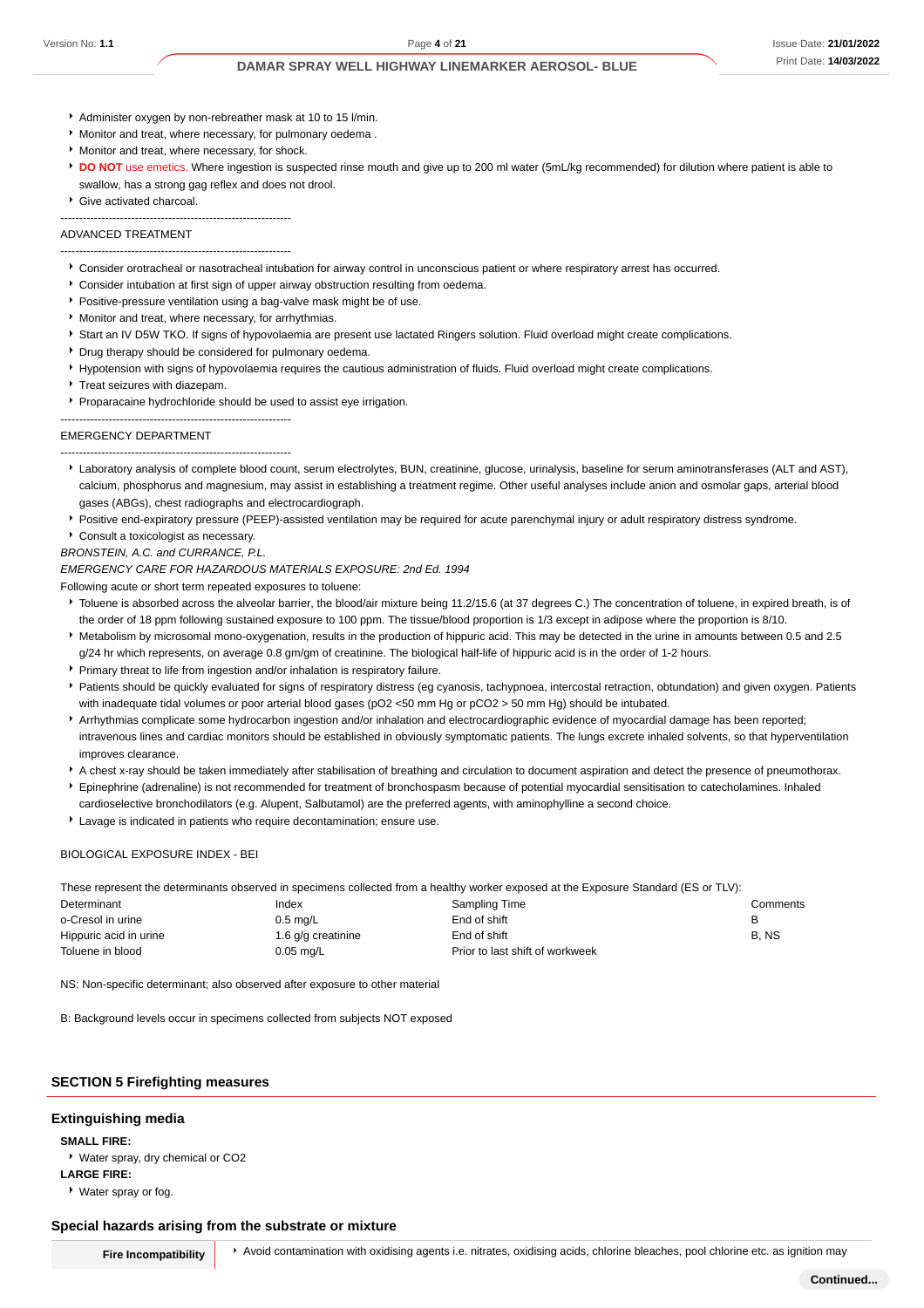result

### **Advice for firefighters**

| <b>Fire Fighting</b>         | Alert Fire Brigade and tell them location and nature of hazard.<br>* May be violently or explosively reactive.<br>• Wear breathing apparatus plus protective gloves.<br>▶ Prevent, by any means available, spillage from entering drains or water course.<br>Slight hazard when exposed to heat, flame and oxidisers.                                                                                                                                                                                                                                                                                                                                                                                                                                                                                                                             |
|------------------------------|---------------------------------------------------------------------------------------------------------------------------------------------------------------------------------------------------------------------------------------------------------------------------------------------------------------------------------------------------------------------------------------------------------------------------------------------------------------------------------------------------------------------------------------------------------------------------------------------------------------------------------------------------------------------------------------------------------------------------------------------------------------------------------------------------------------------------------------------------|
| <b>Fire/Explosion Hazard</b> | Liquid and vapour are highly flammable.<br>Severe fire hazard when exposed to heat or flame.<br>Vapour forms an explosive mixture with air.<br>Severe explosion hazard, in the form of vapour, when exposed to flame or spark.<br>Combustion products include:<br>carbon monoxide (CO)<br>carbon dioxide (CO2)<br>metal oxides<br>other pyrolysis products typical of burning organic material.<br>Contains low boiling substance: Closed containers may rupture due to pressure buildup under fire conditions.<br>Articles and manufactured articles may constitute a fire hazard where polymers form their outer layers or where combustible<br>packaging remains in place.<br>Certain substances, found throughout their construction, may degrade or become volatile when heated to high temperatures.<br>This may create a secondary hazard. |

# **SECTION 6 Accidental release measures**

### **Personal precautions, protective equipment and emergency procedures**

See section 8

### **Environmental precautions**

See section 12

### **Methods and material for containment and cleaning up**

| <b>Minor Spills</b> | • Clean up all spills immediately.<br>Avoid breathing vapours and contact with skin and eyes.<br>▶ Wear protective clothing, impervious gloves and safety glasses.<br>Shut off all possible sources of ignition and increase ventilation.                                                                                                                                                                                                                                                                                                                                                                                                                                                                                                                                                                                                                                                      |
|---------------------|------------------------------------------------------------------------------------------------------------------------------------------------------------------------------------------------------------------------------------------------------------------------------------------------------------------------------------------------------------------------------------------------------------------------------------------------------------------------------------------------------------------------------------------------------------------------------------------------------------------------------------------------------------------------------------------------------------------------------------------------------------------------------------------------------------------------------------------------------------------------------------------------|
| <b>Major Spills</b> | Clear area of all unprotected personnel and move upwind.<br>Alert Emergency Authority and advise them of the location and nature of hazard.<br>• May be violently or explosively reactive.<br>▸ Wear full body clothing with breathing apparatus.<br>Remove leaking cylinders to a safe place.<br>Fit vent pipes. Release pressure under safe, controlled conditions<br>▶ Burn issuing gas at vent pipes.<br>DO NOT exert excessive pressure on valve; DO NOT attempt to operate damaged valve.<br>• Clear area of personnel and move upwind.<br>Alert Fire Brigade and tell them location and nature of hazard.<br>May be violently or explosively reactive.<br>• Wear breathing apparatus plus protective gloves.<br>Clean up all spills immediately.<br>▶ Wear protective clothing, safety glasses, dust mask, gloves.<br>Secure load if safe to do so. Bundle/collect recoverable product. |

Personal Protective Equipment advice is contained in Section 8 of the SDS.

# **SECTION 7 Handling and storage**

### **Precautions for safe handling**

| Safe handling | Radon and its radioactive decay products are hazardous if inhaled or ingested<br>Avoid all personal contact, including inhalation.<br>▶ Wear protective clothing when risk of exposure occurs.<br>Use in a well-ventilated area.<br>Prevent concentration in hollows and sumps. |
|---------------|---------------------------------------------------------------------------------------------------------------------------------------------------------------------------------------------------------------------------------------------------------------------------------|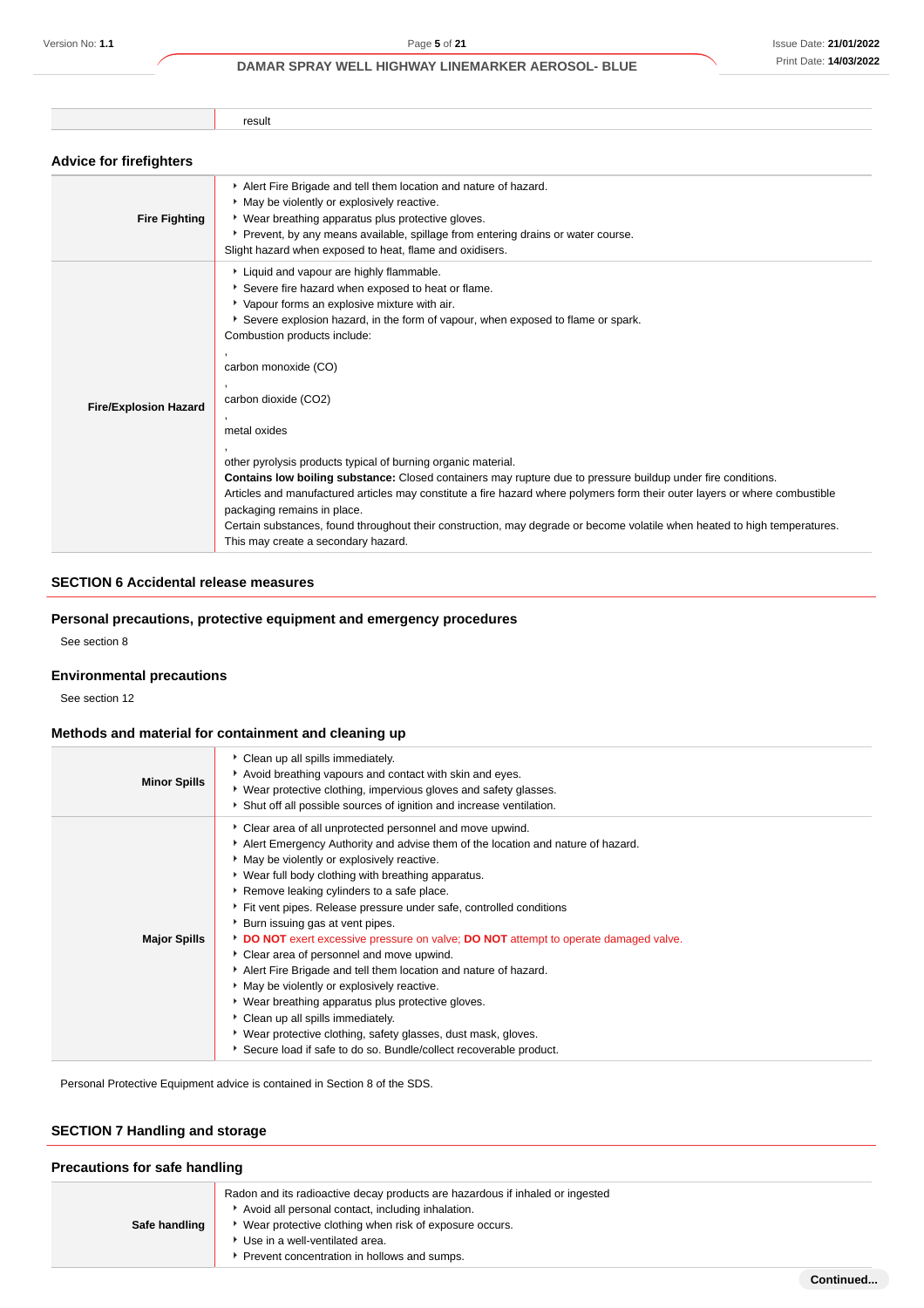| Other information | ► Keep dry to avoid corrosion of cans. Corrosion may result in container perforation and internal pressure may eject contents of<br>can<br>Store in original containers in approved flammable liquid storage area.<br>DO NOT store in pits, depressions, basements or areas where vapours may be trapped.<br>No smoking, naked lights, heat or ignition sources.<br>Keep containers securely sealed.<br>Store away from incompatible materials. |
|-------------------|-------------------------------------------------------------------------------------------------------------------------------------------------------------------------------------------------------------------------------------------------------------------------------------------------------------------------------------------------------------------------------------------------------------------------------------------------|

# **Conditions for safe storage, including any incompatibilities**

| Suitable container             | Generally packaging as originally supplied with the article or manufactured item is sufficient to protect against physical hazards.<br>If repackaging is required ensure the article is intact and does not show signs of wear. As far as is practicably possible, reuse the<br>original packaging or something providing a similar level of protection to both the article and the handler.<br>Aerosol dispenser.<br>* Check that containers are clearly labelled.                                                                                                                                                                                                                                                                                                                                                                                                                                                                                                                                                                                                                                                                                                                                                                                                                                                                                                                                                                                                                                                                                                                                                                                                                                                                                                                                                                                                                                                                                                                                                                                                                                                                                                                                                                                                                                                                                                                                                                                                                                                                                                                                                                                                                                                                                                                                                                                                                                                                                                                                                                                                                                                                                                                                                                                                                                                                                                                                                                                                                                                                                                                                                                                                                                                                                                                                                                                                                                                                                                                                                                                                                                                                                                                                                                                                                                                                                                                                                                                                                                                                                                                                                                                                                                                                                                                                                                      |
|--------------------------------|------------------------------------------------------------------------------------------------------------------------------------------------------------------------------------------------------------------------------------------------------------------------------------------------------------------------------------------------------------------------------------------------------------------------------------------------------------------------------------------------------------------------------------------------------------------------------------------------------------------------------------------------------------------------------------------------------------------------------------------------------------------------------------------------------------------------------------------------------------------------------------------------------------------------------------------------------------------------------------------------------------------------------------------------------------------------------------------------------------------------------------------------------------------------------------------------------------------------------------------------------------------------------------------------------------------------------------------------------------------------------------------------------------------------------------------------------------------------------------------------------------------------------------------------------------------------------------------------------------------------------------------------------------------------------------------------------------------------------------------------------------------------------------------------------------------------------------------------------------------------------------------------------------------------------------------------------------------------------------------------------------------------------------------------------------------------------------------------------------------------------------------------------------------------------------------------------------------------------------------------------------------------------------------------------------------------------------------------------------------------------------------------------------------------------------------------------------------------------------------------------------------------------------------------------------------------------------------------------------------------------------------------------------------------------------------------------------------------------------------------------------------------------------------------------------------------------------------------------------------------------------------------------------------------------------------------------------------------------------------------------------------------------------------------------------------------------------------------------------------------------------------------------------------------------------------------------------------------------------------------------------------------------------------------------------------------------------------------------------------------------------------------------------------------------------------------------------------------------------------------------------------------------------------------------------------------------------------------------------------------------------------------------------------------------------------------------------------------------------------------------------------------------------------------------------------------------------------------------------------------------------------------------------------------------------------------------------------------------------------------------------------------------------------------------------------------------------------------------------------------------------------------------------------------------------------------------------------------------------------------------------------------------------------------------------------------------------------------------------------------------------------------------------------------------------------------------------------------------------------------------------------------------------------------------------------------------------------------------------------------------------------------------------------------------------------------------------------------------------------------------------------------------------------------------------------------------------------|
| <b>Storage incompatibility</b> | Toluene:<br>Freacts violently with strong oxidisers, bromine, bromine trifluoride, chlorine, hydrochloric acid/sulfuric acid mixture,<br>1,3-dichloro-5,5-dimethyl-2,4-imidazolidindione, dinitrogen tetraoxide, fluorine, concentrated nitric acid, nitrogen dioxide,<br>silver chloride, sulfur dichloride, uranium fluoride, vinyl acetate<br>• forms explosive mixtures with strong acids, strong oxidisers, silver perchlorate, tetranitromethane<br>is incompatible with bis-toluenediazo oxide<br>attacks some plastics, rubber and coatings<br>• may generate electrostatic charges, due to low conductivity, on flow or agitation.<br>Low molecular weight alkanes:<br>May react violently with strong oxidisers, chlorine, chlorine dioxide, dioxygenyl tetrafluoroborate.<br>May react with oxidising materials, nickel carbonyl in the presence of oxygen, heat.<br>Are incompatible with nitronium tetrafluoroborate(1-), halogens and interhalogens<br>A may generate electrostatic charges, due to low conductivity, on flow or agitation.<br>Avoid flame and ignition sources<br>Redox reactions of alkanes, in particular with oxygen and the halogens, are possible as the carbon atoms are in a strongly<br>reduced condition.<br>Xylenes:<br>may ignite or explode in contact with strong oxidisers, 1,3-dichloro-5,5-dimethylhydantoin, uranium fluoride<br>attack some plastics, rubber and coatings<br>• may generate electrostatic charges on flow or agitation due to low conductivity.<br>▶ Vigorous reactions, sometimes amounting to explosions, can result from the contact between aromatic rings and strong<br>oxidising agents.<br>Aromatics can react exothermically with bases and with diazo compounds.<br>For alkyl aromatics:<br>The alkyl side chain of aromatic rings can undergo oxidation by several mechanisms. The most common and dominant one is the<br>attack by oxidation at benzylic carbon as the intermediate formed is stabilised by resonance structure of the ring.<br>Following reaction with oxygen and under the influence of sunlight, a hydroperoxide at the alpha-position to the aromatic ring,<br>is the primary oxidation product formed (provided a hydrogen atom is initially available at this position) - this product is often<br>short-lived but may be stable dependent on the nature of the aromatic substitution; a secondary C-H bond is more easily<br>attacked than a primary C-H bond whilst a tertiary C-H bond is even more susceptible to attack by oxygen<br>• Monoalkylbenzenes may subsequently form monocarboxylic acids; alkyl naphthalenes mainly produce the corresponding<br>naphthalene carboxylic acids.<br>▶ Oxidation in the presence of transition metal salts not only accelerates but also selectively decomposes the hydroperoxides.<br>Acetone:<br>► may react violently with chloroform, activated charcoal, aliphatic amines, bromine, bromine trifluoride, chlorotriazine,<br>chromic(IV) acid, chromic(VI) acid, chromium trioxide, chromyl chloride, hexachloromelamine, iodine heptafluoride, iodoform,<br>liquid oxygen, nitrosyl chloride, nitrosyl perchlorate, nitryl perchlorate, perchloromelamine, peroxomonosulfuric acid, platinum,<br>potassium tert-butoxide, strong acids, sulfur dichloride, trichloromelamine, xenon tetrafluoride<br>Freacts violently with bromoform and chloroform in the presence of alkalies or in contact with alkaline surfaces.<br>▶ may form unstable and explosive peroxides in contact with strong oxidisers, fluorine, hydrogen peroxide (90%), sodium<br>perchlorate, 2-methyl-1,3-butadiene<br>• can increase the explosive sensitivity of nitromethane on contact flow or agitation may generate electrostatic charges due to<br>low conductivity<br>A dissolves or attacks most rubber, resins, and plastics (polyethylenes, polyester, vinyl ester, PVC, Neoprene, Viton)<br>Butane/ isobutane<br>reacts violently with strong oxidisers<br>reacts with acetylene, halogens and nitrous oxides<br>is incompatible with chlorine dioxide, conc. nitric acid and some plastics<br>► may generate electrostatic charges, due to low conductivity, in flow or when agitated - these may ignite the vapour.<br>Segregate from nickel carbonyl in the presence of oxygen, heat (20-40 C)<br>Ketones in this group:<br>▶ are reactive with many acids and bases liberating heat and flammable gases (e.g., H2).<br>Freact with reducing agents such as hydrides, alkali metals, and nitrides to produce flammable gas (H2) and heat.<br>* are incompatible with isocyanates, aldehydes, cyanides, peroxides, and anhydrides.<br>react violently with aldehydes, HNO3 (nitric acid), HNO3 + H2O2 (mixture of nitric acid and hydrogen peroxide), and HClO4<br>(perchloric acid).<br>Propane: |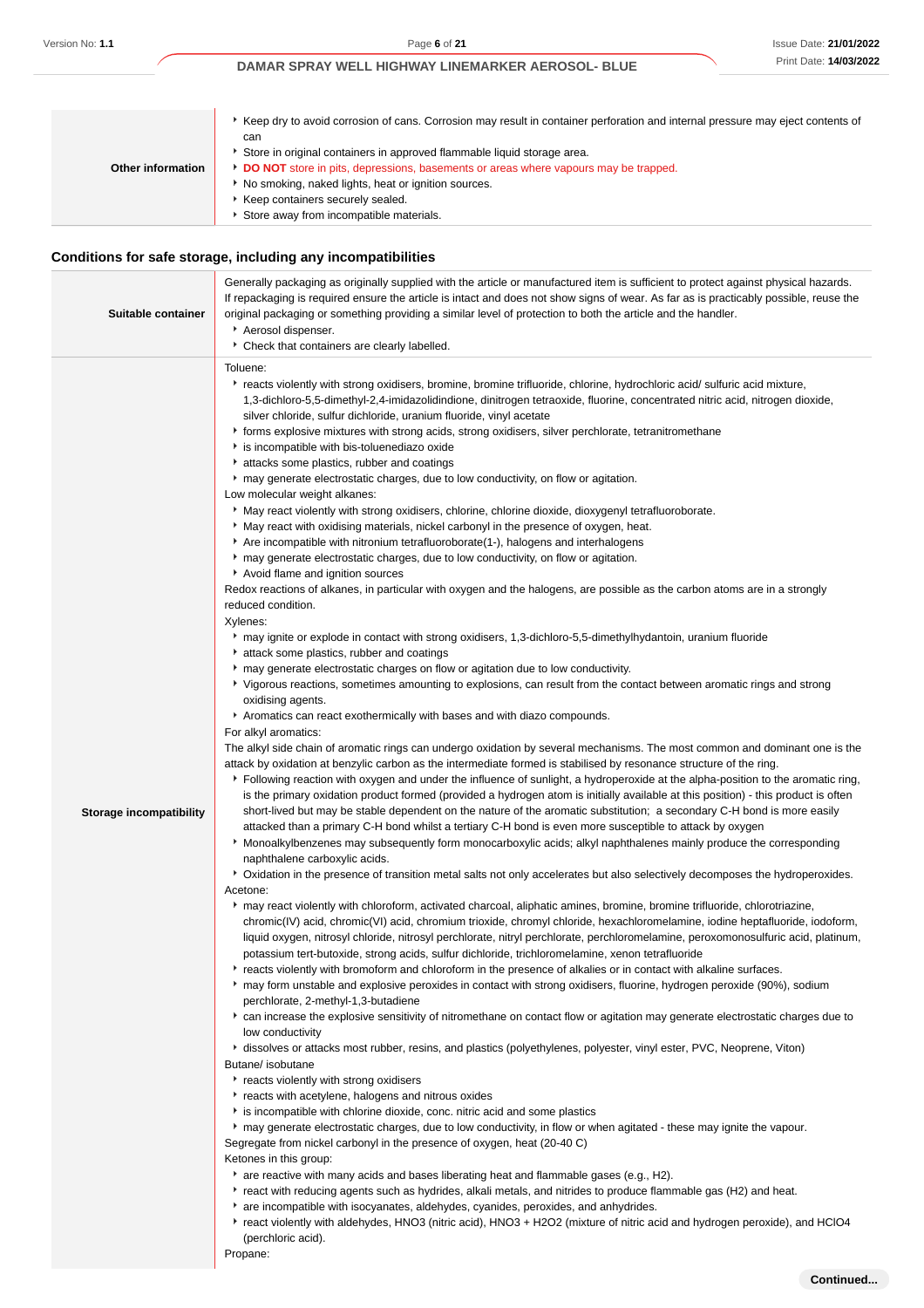reacts violently with strong oxidisers, barium peroxide, chlorine dioxide, dichlorine oxide, fluorine etc.

- liquid attacks some plastics, rubber and coatings
- may accumulate static charges which may ignite its vapours
- Compressed gases may contain a large amount of kinetic energy over and above that potentially available from the energy of reaction produced by the gas in chemical reaction with other substances

### **SECTION 8 Exposure controls / personal protection**

#### **Control parameters**

### **Occupational Exposure Limits (OEL)**

### **INGREDIENT DATA**

ı

| <b>Source</b>                                     | Ingredient                    | <b>Material name</b>                                     | <b>TWA</b>              | <b>STEL</b>              | Peak                    | <b>Notes</b>                                                         |
|---------------------------------------------------|-------------------------------|----------------------------------------------------------|-------------------------|--------------------------|-------------------------|----------------------------------------------------------------------|
| New Zealand Workplace<br>Exposure Standards (WES) | toluene                       | Toluene (Toluol)                                         | 50 ppm /<br>188 mg/m3   | Not Available            | Not<br>Available        | (skin)-Skin absorption                                               |
| New Zealand Workplace<br>Exposure Standards (WES) | acetone                       | Acetone                                                  | 500 ppm /<br>1185 mg/m3 | 2375 mg/m3<br>/ 1000 ppm | <b>Not</b><br>Available | (bio)-Exposure can also<br>be estimated by<br>biological monitoring. |
| New Zealand Workplace<br>Exposure Standards (WES) | xylene                        | Dimethylbenzene                                          | 50 ppm /<br>217 mg/m3   | Not Available            | <b>Not</b><br>Available | Not Available                                                        |
| New Zealand Workplace<br>Exposure Standards (WES) | ethylbenzene                  | Ethyl benzene                                            | 100 ppm /<br>434 mg/m3  | 543 mg/m3 /<br>125 ppm   | <b>Not</b><br>Available | Not Available                                                        |
| New Zealand Workplace<br>Exposure Standards (WES) | zirconium<br>2-ethylhexanoate | Particulates not otherwise<br>classified                 | $10 \text{ mg/m}$       | Not Available            | Not<br>Available        | Not Available                                                        |
| New Zealand Workplace<br>Exposure Standards (WES) | zirconium<br>2-ethylhexanoate | Respirable dust (not<br>otherwise classified)            | $3$ mg/m $3$            | Not Available            | <b>Not</b><br>Available | Not Available                                                        |
| New Zealand Workplace<br>Exposure Standards (WES) | zirconium<br>2-ethylhexanoate | Particulates not otherwise<br>classified respirable dust | $3$ mg/m $3$            | Not Available            | Not<br>Available        | Not Available                                                        |
| New Zealand Workplace<br>Exposure Standards (WES) | zirconium<br>2-ethylhexanoate | Inhalable dust (not<br>otherwise classified)             | $10 \text{ mg/m}$       | Not Available            | Not<br>Available        | Not Available                                                        |
| New Zealand Workplace<br>Exposure Standards (WES) | zirconium<br>2-ethylhexanoate | Zirconium and<br>compounds, as Zr                        | $5 \text{ mg/m}$ 3      | $10 \text{ mg/m}$        | Not<br>Available        | Not Available                                                        |
| New Zealand Workplace<br>Exposure Standards (WES) | butane                        | <b>Butane</b>                                            | 800 ppm /<br>1900 mg/m3 | Not Available            | Not<br>Available        | Not Available                                                        |
| New Zealand Workplace<br>Exposure Standards (WES) | propane                       | Propane                                                  | <b>Not</b><br>Available | Not Available            | Not<br>Available        | Simple asphyxiant - may<br>present an explosion<br>hazard            |

### **Emergency Limits**

| Ingredient            | TEEL-1        | TEEL-2        | TEEL-3        |
|-----------------------|---------------|---------------|---------------|
| toluene               | Not Available | Not Available | Not Available |
| acetone               | Not Available | Not Available | Not Available |
| xylene                | Not Available | Not Available | Not Available |
| ethylbenzene          | Not Available | Not Available | Not Available |
| methyl ethyl ketoxime | 30 ppm        | 56 ppm        | $250$ ppm     |
| butane                | Not Available | Not Available | Not Available |
| propane               | Not Available | Not Available | Not Available |

| Ingredient                 | <b>Original IDLH</b> | <b>Revised IDLH</b> |
|----------------------------|----------------------|---------------------|
| toluene                    | 500 ppm              | Not Available       |
| acetone                    | 2,500 ppm            | Not Available       |
| xylene                     | 900 ppm              | Not Available       |
| ethylbenzene               | 800 ppm              | Not Available       |
| zirconium 2-ethylhexanoate | $25 \text{ mg/m}$    | Not Available       |
| methyl ethyl ketoxime      | Not Available        | Not Available       |
| butane                     | Not Available        | $1,600$ ppm         |
| propane                    | 2,100 ppm            | Not Available       |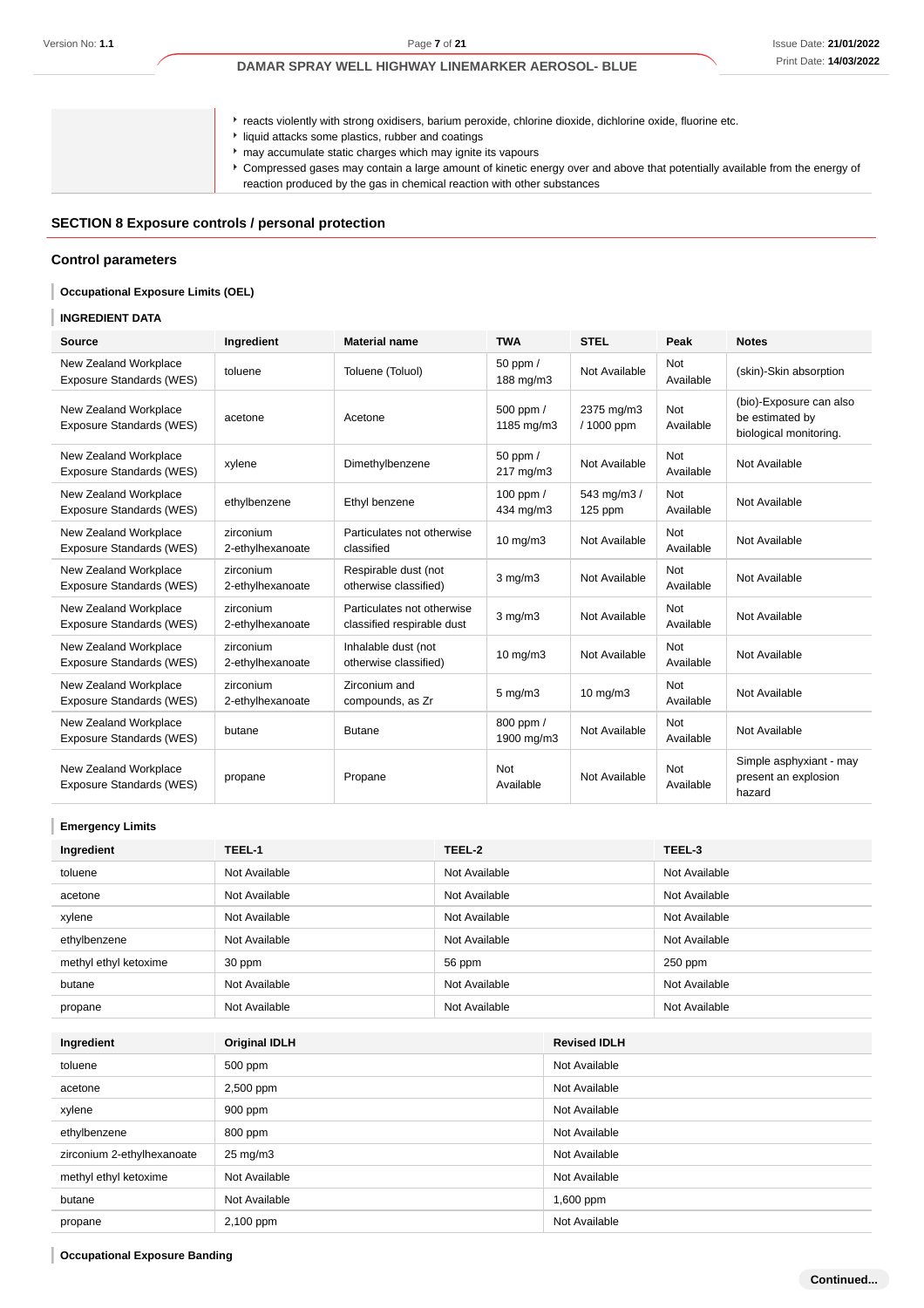| Ingredient            | <b>Occupational Exposure Band Rating</b>                                                                                                                                                                                                              | <b>Occupational Exposure Band Limit</b> |  |
|-----------------------|-------------------------------------------------------------------------------------------------------------------------------------------------------------------------------------------------------------------------------------------------------|-----------------------------------------|--|
| methyl ethyl ketoxime | D                                                                                                                                                                                                                                                     | $> 0.1$ to $\leq 1$ ppm                 |  |
| Notes:                | Occupational exposure banding is a process of assigning chemicals into specific categories or bands based on a chemical's<br>potency and the adverse health outcomes associated with exposure. The output of this process is an occupational exposure |                                         |  |
|                       | band (OEB), which corresponds to a range of exposure concentrations that are expected to protect worker health.                                                                                                                                       |                                         |  |

| <b>Exposure controls</b>            |                                                                                                                                                                                                                                                                                                                                                                                                                                                                                                                                                                                                                                                                                                                                                                                                                                                                                                                                                                                                                  |
|-------------------------------------|------------------------------------------------------------------------------------------------------------------------------------------------------------------------------------------------------------------------------------------------------------------------------------------------------------------------------------------------------------------------------------------------------------------------------------------------------------------------------------------------------------------------------------------------------------------------------------------------------------------------------------------------------------------------------------------------------------------------------------------------------------------------------------------------------------------------------------------------------------------------------------------------------------------------------------------------------------------------------------------------------------------|
| Appropriate engineering<br>controls | Articles or manufactured items, in their original condition, generally don't require engineering controls during handling or in<br>normal use.<br>Exceptions may arise following extensive use and subsequent wear, during recycling or disposal operations where substances,<br>found in the article, may be released to the environment.<br>Engineering controls are used to remove a hazard or place a barrier between the worker and the hazard. Well-designed<br>engineering controls can be highly effective in protecting workers and will typically be independent of worker interactions to<br>provide this high level of protection.<br>The basic types of engineering controls are:<br>Process controls which involve changing the way a job activity or process is done to reduce the risk.<br>Enclosure and/or isolation of emission source which keeps a selected hazard "physically" away from the worker and ventilation<br>that strategically "adds" and "removes" air in the work environment. |
| <b>Personal protection</b>          |                                                                                                                                                                                                                                                                                                                                                                                                                                                                                                                                                                                                                                                                                                                                                                                                                                                                                                                                                                                                                  |
| Eye and face protection             | Safety glasses with side shields.<br>Chemical goggles.<br>Contact lenses may pose a special hazard; soft contact lenses may absorb and concentrate irritants. A written policy<br>document, describing the wearing of lenses or restrictions on use, should be created for each workplace or task.<br>Close fitting gas tight goggles<br><b>DO NOT</b> wear contact lenses.<br>▶ Contact lenses may pose a special hazard; soft contact lenses may absorb and concentrate irritants. A written policy<br>document, describing the wearing of lens or restrictions on use, should be created for each workplace or task. This should<br>include a review of lens absorption and adsorption for the class of chemicals in use and an account of injury experience.<br>Medical and first-aid personnel should be trained in their removal and suitable equipment should be readily available.<br>No special equipment required due to the physical form of the product.                                             |
| <b>Skin protection</b>              | See Hand protection below                                                                                                                                                                                                                                                                                                                                                                                                                                                                                                                                                                                                                                                                                                                                                                                                                                                                                                                                                                                        |
| <b>Hands/feet protection</b>        | NOTE:<br>The material may produce skin sensitisation in predisposed individuals. Care must be taken, when removing gloves and other<br>protective equipment, to avoid all possible skin contact.<br>Contaminated leather items, such as shoes, belts and watch-bands should be removed and destroyed.<br>No special equipment needed when handling small quantities.<br>OTHERWISE:<br>For potentially moderate exposures:<br>▶ Wear general protective gloves, eg. light weight rubber gloves.<br>For potentially heavy exposures:<br>▶ Wear chemical protective gloves, eg. PVC. and safety footwear.<br>No special equipment required due to the physical form of the product.                                                                                                                                                                                                                                                                                                                                 |
| <b>Body protection</b>              | See Other protection below                                                                                                                                                                                                                                                                                                                                                                                                                                                                                                                                                                                                                                                                                                                                                                                                                                                                                                                                                                                       |
| Other protection                    | The clothing worn by process operators insulated from earth may develop static charges far higher (up to 100 times) than the<br>minimum ignition energies for various flammable gas-air mixtures. This holds true for a wide range of clothing materials<br>including cotton.<br>Avoid dangerous levels of charge by ensuring a low resistivity of the surface material worn outermost.<br>BRETHERICK: Handbook of Reactive Chemical Hazards.<br>No special equipment needed when handling small quantities.<br><b>OTHERWISE:</b><br>• Overalls.<br>Skin cleansing cream.<br>Eyewash unit.<br>No special equipment required due to the physical form of the product.                                                                                                                                                                                                                                                                                                                                             |

### **Recommended material(s)**

#### **GLOVE SELECTION INDEX**

Glove selection is based on a modified presentation of the:

**"Forsberg Clothing Performance Index".**

The effect(s) of the following substance(s) are taken into account in the **computer-generated** selection:

DAMAR SPRAY WELL HIGHWAY LINEMARKER AEROSOL- BLUE

### **Respiratory protection**

Type AX Filter of sufficient capacity. (AS/NZS 1716 & 1715, EN 143:2000 & 149:2001, ANSI Z88 or national equivalent)

Where the concentration of gas/particulates in the breathing zone, approaches or exceeds the "Exposure Standard" (or ES), respiratory protection is required. Degree of protection varies with both face-piece and Class of filter; the nature of protection varies with Type of filter.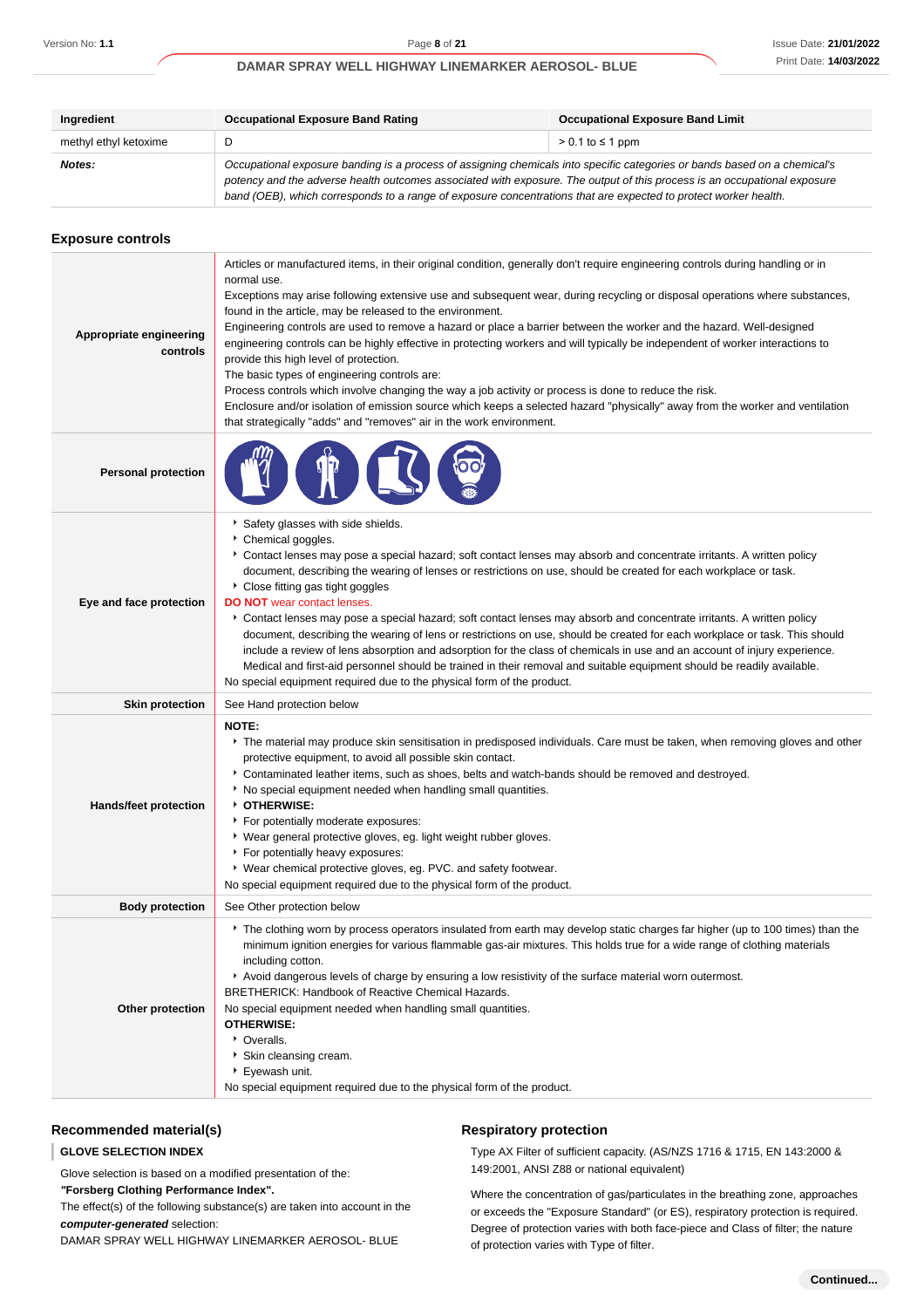| <b>TEFLON</b>         | B |
|-----------------------|---|
|                       |   |
| <b>BUTYL</b>          | C |
| <b>BUTYL/NEOPRENE</b> | C |
| CPE                   | C |
| <b>HYPALON</b>        | C |
| NAT+NEOPR+NITRILE     | C |
| <b>NATURAL RUBBER</b> | C |
| NATURAL+NEOPRENE      | C |
| <b>NEOPRENE</b>       | C |
| NEOPRENE/NATURAL      | C |
| <b>NITRILE</b>        | C |
| NITRILE+PVC           | C |
| PE/EVAL/PE            | C |
| <b>PVA</b>            | C |
| <b>PVC</b>            | C |
| PVDC/PE/PVDC          | C |
| SARANEX-23            | C |
| SARANEX-23 2-PLY      | C |
| <b>VITON</b>          | C |
| VITON/CHLOROBUTYL     | C |
| VITON/NEOPRENE        | C |

| <b>Required Minimum</b><br><b>Protection Factor</b> | Half-Face<br>Respirator | <b>Full-Face</b><br>Respirator | <b>Powered Air</b><br>Respirator |
|-----------------------------------------------------|-------------------------|--------------------------------|----------------------------------|
| up to $10 \times ES$                                | AX-AUS                  | -                              | AX-PAPR-AUS /<br>Class 1         |
| up to $50 \times ES$                                | -                       | AX-AUS /<br>Class 1            | -                                |
| up to $100 \times ES$                               | -                       | $AX-2$                         | $AX-PAPR-2$                      |

#### ^ - Full-face

A(All classes) = Organic vapours, B AUS or B1 = Acid gasses, B2 = Acid gas or hydrogen cyanide(HCN), B3 = Acid gas or hydrogen cyanide(HCN),  $E =$ Sulfur dioxide(SO2), G = Agricultural chemicals, K = Ammonia(NH3), Hg = Mercury, NO = Oxides of nitrogen, MB = Methyl bromide, AX = Low boiling point organic compounds(below 65 degC)

Respiratory protection not normally required due to the physical form of the product.

### Generally not applicable.

Aerosols, in common with most vapours/ mists, should never be used in confined spaces without adequate ventilation. Aerosols, containing agents designed to enhance or mask smell, have triggered allergic reactions in predisposed individuals.

\* CPI - Chemwatch Performance Index

A: Best Selection

B: Satisfactory; may degrade after 4 hours continuous immersion

C: Poor to Dangerous Choice for other than short term immersion

**NOTE**: As a series of factors will influence the actual performance of the glove, a final selection must be based on detailed observation. -

\* Where the glove is to be used on a short term, casual or infrequent basis,

factors such as "feel" or convenience (e.g. disposability), may dictate a choice of gloves which might otherwise be unsuitable following long-term or frequent use. A qualified practitioner should be consulted.

### **SECTION 9 Physical and chemical properties**

#### **Information on basic physical and chemical properties**

| Appearance                                      | <b>AEROSOL</b>    |                                                   |               |
|-------------------------------------------------|-------------------|---------------------------------------------------|---------------|
|                                                 |                   |                                                   |               |
| <b>Physical state</b>                           | article           | Relative density (Water =<br>1)                   | 0.81          |
| Odour                                           | Not Available     | <b>Partition coefficient</b><br>n-octanol / water | Not Available |
| <b>Odour threshold</b>                          | Not Available     | Auto-ignition temperature<br>$(^{\circ}C)$        | 431           |
| pH (as supplied)                                | Not Applicable    | Decomposition<br>temperature                      | Not Available |
| Melting point / freezing<br>point (°C)          | Not Available     | Viscosity (cSt)                                   | Not Available |
| Initial boiling point and<br>boiling range (°C) | Not Available     | Molecular weight (g/mol)                          | Not Available |
| Flash point (°C)                                | $-81$             | <b>Taste</b>                                      | Not Available |
| <b>Evaporation rate</b>                         | Not Available     | <b>Explosive properties</b>                       | Not Available |
| Flammability                                    | HIGHLY FLAMMABLE. | <b>Oxidising properties</b>                       | Not Available |
| Upper Explosive Limit (%)                       | 10                | <b>Surface Tension (dyn/cm</b><br>or mN/m)        | Not Available |
| Lower Explosive Limit (%)                       | 1.5               | <b>Volatile Component (%vol)</b>                  | Not Available |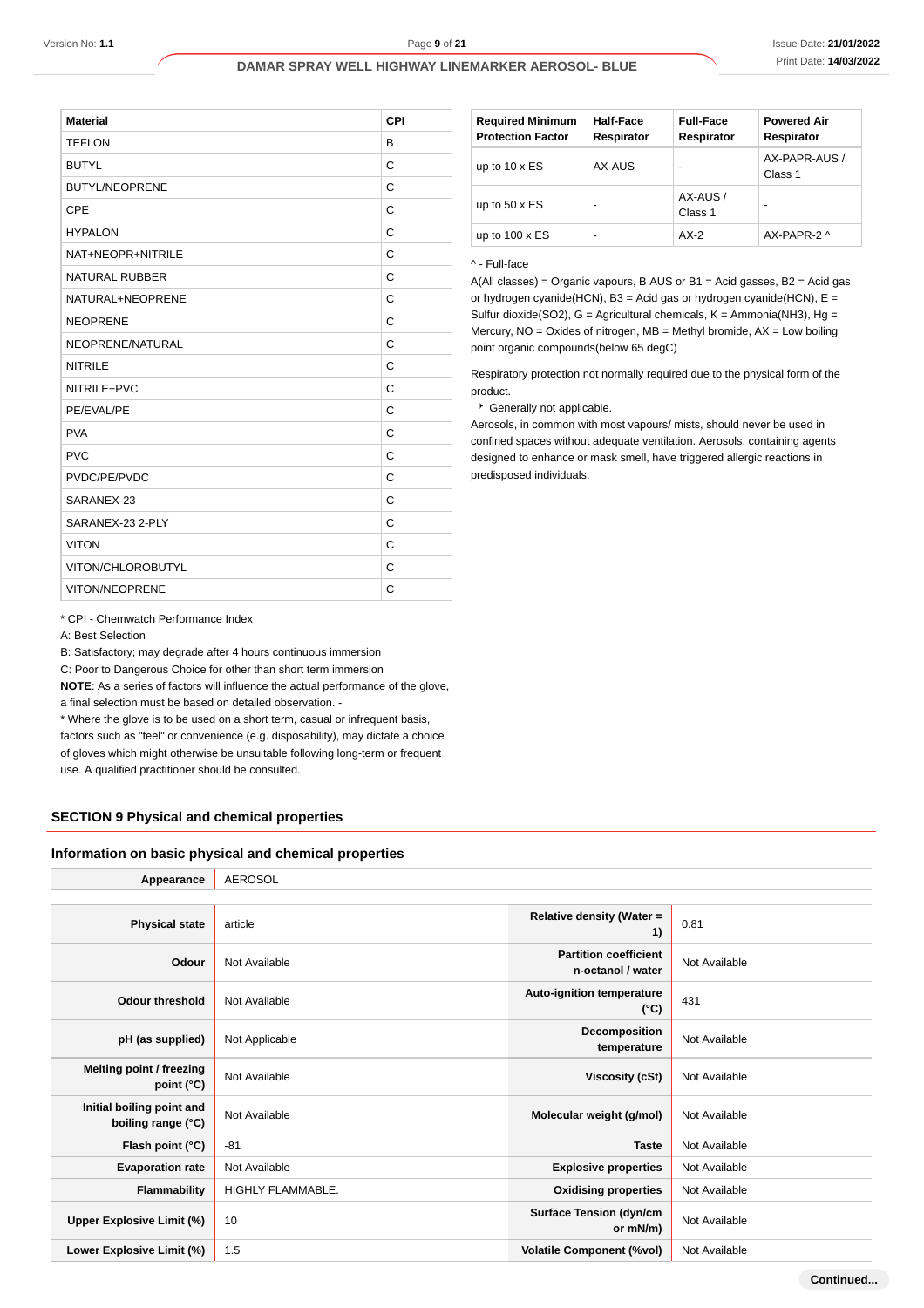| Vapour pressure (kPa)      | Not Available | Gas group                            | Not Available  |
|----------------------------|---------------|--------------------------------------|----------------|
| Solubility in water        | Immiscible    | pH as a solution (Not<br>Available%) | Not Applicable |
| Vapour density $(Air = 1)$ | Not Available | VOC a/L                              | Not Available  |

# **SECTION 10 Stability and reactivity**

| Reactivity                                 | See section 7                                                                                                                    |
|--------------------------------------------|----------------------------------------------------------------------------------------------------------------------------------|
| <b>Chemical stability</b>                  | Elevated temperatures.<br>Presence of open flame.<br>▶ Product is considered stable.<br>Hazardous polymerisation will not occur. |
| Possibility of hazardous<br>reactions      | See section 7                                                                                                                    |
| <b>Conditions to avoid</b>                 | See section 7                                                                                                                    |
| Incompatible materials                     | See section 7                                                                                                                    |
| <b>Hazardous decomposition</b><br>products | See section 5                                                                                                                    |

# **SECTION 11 Toxicological information**

# **Information on toxicological effects**

| <b>Inhaled</b> | Inhalation of aerosols (mists, fumes), generated by the material during the course of normal handling, may be harmful.<br>The material can cause respiratory irritation in some persons. The body's response to such irritation can cause further lung<br>damage.<br>There is strong evidence to suggest that this material can cause, if inhaled once, serious, irreversible damage of organs.<br>Inhalation of vapours may cause drowsiness and dizziness. This may be accompanied by sleepiness, reduced alertness, loss of<br>reflexes, lack of co-ordination, and vertigo.<br>Isobutane produces a dose dependent action and at high concentrations may cause numbness, suffocation, exhilaration,<br>dizziness, headache, nausea, confusion, incoordination and unconsciousness in severe cases.<br>The paraffin gases are practically not harmful at low doses. Higher doses may produce reversible brain and nerve depression<br>and irritation.<br>Inhalation of toxic gases may cause:<br>* Central Nervous System effects including depression, headache, confusion, dizziness, stupor, coma and seizures;<br>▶ respiratory: acute lung swellings, shortness of breath, wheezing, rapid breathing, other symptoms and respiratory arrest;<br>heart: collapse, irregular heartbeats and cardiac arrest;<br>gastrointestinal: irritation, ulcers, nausea and vomiting (may be bloody), and abdominal pain.<br>Material is highly volatile and may quickly form a concentrated atmosphere in confined or unventilated areas. The vapour may<br>displace and replace air in breathing zone, acting as a simple asphyxiant. This may happen with little warning of overexposure.<br>Inhalation of high concentrations of gas/vapour causes lung irritation with coughing and nausea, central nervous depression with<br>headache and dizziness, slowing of reflexes, fatigue and inco-ordination.<br>Central nervous system (CNS) depression may include general discomfort, symptoms of giddiness, headache, dizziness,<br>nausea, anaesthetic effects, slowed reaction time, slurred speech and may progress to unconsciousness. Serious poisonings<br>may result in respiratory depression and may be fatal.<br>The acute toxicity of inhaled alkylbenzene is best described by central nervous system depression. These compounds may also<br>act as general anaesthetics. Whole body symptoms of poisoning include light-headedness, nervousness, apprehension, a feeling<br>of well-being, confusion, dizziness, drowsiness, ringing in the ears, blurred or double vision, vomiting and sensations of heat, cold<br>or numbness, twitching, tremors, convulsions, unconsciousness, depression of breathing, and arrest. Heart stoppage may result<br>from cardiovascular collapse.<br><b>WARNING:</b> Intentional misuse by concentrating/inhaling contents may be lethal.<br>Headache, fatigue, tiredness, irritability and digestive disturbances (nausea, loss of appetite and bloating) are the most common<br>symptoms of xylene overexposure. Injury to the heart, liver, kidneys and nervous system has also been noted amongst workers.<br>Xylene is a central nervous system depressant<br>Exposure to hydrocarbons may result in irregularity of heart beat. Symptoms of moderate poisoning may include dizziness,<br>headache, nausea.<br>If exposure to highly concentrated atmosphere of gas is prolonged this may lead to narcosis, unconsciousness, even coma and<br>unless resuscitated - death. |
|----------------|-------------------------------------------------------------------------------------------------------------------------------------------------------------------------------------------------------------------------------------------------------------------------------------------------------------------------------------------------------------------------------------------------------------------------------------------------------------------------------------------------------------------------------------------------------------------------------------------------------------------------------------------------------------------------------------------------------------------------------------------------------------------------------------------------------------------------------------------------------------------------------------------------------------------------------------------------------------------------------------------------------------------------------------------------------------------------------------------------------------------------------------------------------------------------------------------------------------------------------------------------------------------------------------------------------------------------------------------------------------------------------------------------------------------------------------------------------------------------------------------------------------------------------------------------------------------------------------------------------------------------------------------------------------------------------------------------------------------------------------------------------------------------------------------------------------------------------------------------------------------------------------------------------------------------------------------------------------------------------------------------------------------------------------------------------------------------------------------------------------------------------------------------------------------------------------------------------------------------------------------------------------------------------------------------------------------------------------------------------------------------------------------------------------------------------------------------------------------------------------------------------------------------------------------------------------------------------------------------------------------------------------------------------------------------------------------------------------------------------------------------------------------------------------------------------------------------------------------------------------------------------------------------------------------------------------------------------------------------------------------------------------------------------------------------------------------------------------------------------------------------------------------------------------------------------------------------------------------------------------------------------------------------------------------------------------------------------------------------------------------------------------------------------------------------------------------------------------------------------------------------------------------------------|
|                | Strong evidence exists that exposure to the material may cause irreversible damage (other than cancer, mutations and birth                                                                                                                                                                                                                                                                                                                                                                                                                                                                                                                                                                                                                                                                                                                                                                                                                                                                                                                                                                                                                                                                                                                                                                                                                                                                                                                                                                                                                                                                                                                                                                                                                                                                                                                                                                                                                                                                                                                                                                                                                                                                                                                                                                                                                                                                                                                                                                                                                                                                                                                                                                                                                                                                                                                                                                                                                                                                                                                                                                                                                                                                                                                                                                                                                                                                                                                                                                                                    |
| Ingestion      | defects) following a single exposure by swallowing.<br>At sufficiently high doses the material may be hepatotoxic (i.e. poisonous to the liver).<br>Not normally a hazard due to physical form of product.<br>Considered an unlikely route of entry in commercial/industrial environments<br>Swallowing of the liquid may cause aspiration into the lungs with the risk of chemical pneumonitis; serious consequences may<br>result. (ICSC13733)<br>Considered an unlikely route of entry in commercial/industrial environments. The liquid may produce gastrointestinal discomfort<br>and may be harmful if swallowed.                                                                                                                                                                                                                                                                                                                                                                                                                                                                                                                                                                                                                                                                                                                                                                                                                                                                                                                                                                                                                                                                                                                                                                                                                                                                                                                                                                                                                                                                                                                                                                                                                                                                                                                                                                                                                                                                                                                                                                                                                                                                                                                                                                                                                                                                                                                                                                                                                                                                                                                                                                                                                                                                                                                                                                                                                                                                                                       |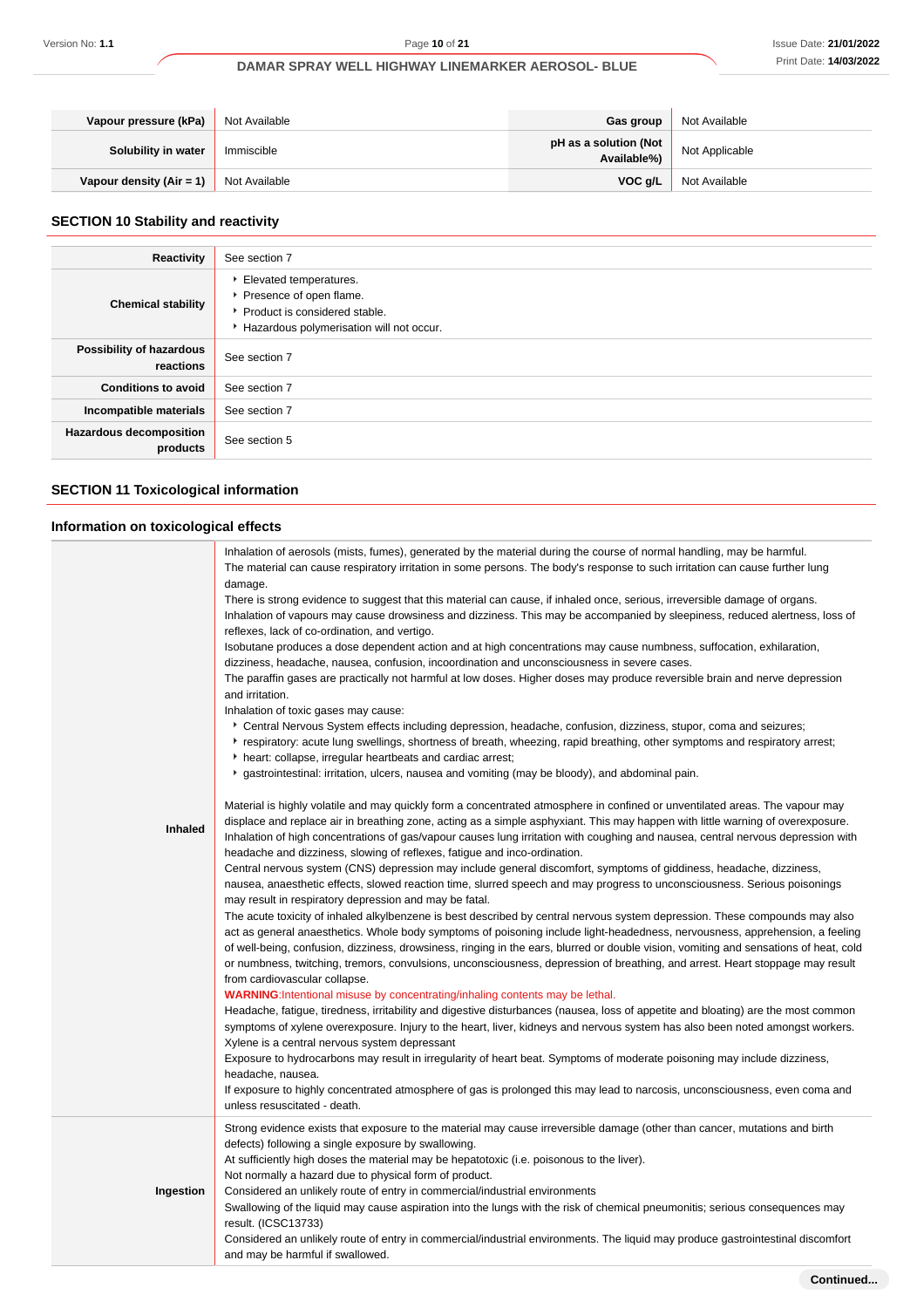| <b>Skin Contact</b> | There is strong evidence to suggest that this material, on a single contact with skin, can cause serious, irreversible damage of<br>organs.<br>The material may accentuate any pre-existing dermatitis condition<br>Skin contact with the material may damage the health of the individual; systemic effects may result following absorption.<br>Spray mist may produce discomfort<br>Open cuts, abraded or irritated skin should not be exposed to this material<br>Entry into the blood-stream, through, for example, cuts, abrasions or lesions, may produce systemic injury with harmful effects.<br>Examine the skin prior to the use of the material and ensure that any external damage is suitably protected.<br>The material may cause moderate inflammation of the skin either following direct contact or after a delay of some time. Repeated<br>exposure can cause contact dermatitis which is characterised by redness, swelling and blistering.                                                                                                                                                                                                                                                                                                                                                                                                                                                                                                                                                                                                                                                                                                                                                                                                                                                                                                                                                                                                                                                                                                                                                                                                                                                                                                                                                 |
|---------------------|----------------------------------------------------------------------------------------------------------------------------------------------------------------------------------------------------------------------------------------------------------------------------------------------------------------------------------------------------------------------------------------------------------------------------------------------------------------------------------------------------------------------------------------------------------------------------------------------------------------------------------------------------------------------------------------------------------------------------------------------------------------------------------------------------------------------------------------------------------------------------------------------------------------------------------------------------------------------------------------------------------------------------------------------------------------------------------------------------------------------------------------------------------------------------------------------------------------------------------------------------------------------------------------------------------------------------------------------------------------------------------------------------------------------------------------------------------------------------------------------------------------------------------------------------------------------------------------------------------------------------------------------------------------------------------------------------------------------------------------------------------------------------------------------------------------------------------------------------------------------------------------------------------------------------------------------------------------------------------------------------------------------------------------------------------------------------------------------------------------------------------------------------------------------------------------------------------------------------------------------------------------------------------------------------------------|
| Eye                 | Not considered to be a risk because of the extreme volatility of the gas.<br>The liquid produces a high level of eye discomfort and is capable of causing pain and severe conjunctivitis. Corneal injury may<br>develop, with possible permanent impairment of vision, if not promptly and adequately treated.<br>There is evidence that material may produce eye irritation in some persons and produce eye damage 24 hours or more after<br>instillation. Severe inflammation may be expected with pain.<br>The liquid may produce eye discomfort and is capable of causing temporary impairment of vision and/or transient eye<br>inflammation, ulceration                                                                                                                                                                                                                                                                                                                                                                                                                                                                                                                                                                                                                                                                                                                                                                                                                                                                                                                                                                                                                                                                                                                                                                                                                                                                                                                                                                                                                                                                                                                                                                                                                                                  |
| <b>Chronic</b>      | There has been concern that this material can cause cancer or mutations, but there is not enough data to make an assessment.<br>Repeated or long-term occupational exposure is likely to produce cumulative health effects involving organs or biochemical<br>systems.<br>Long-term exposure to respiratory irritants may result in airways disease, involving difficulty breathing and related whole-body<br>problems.<br>Skin contact with the material is more likely to cause a sensitisation reaction in some persons compared to the general<br>population.<br>Ample evidence from experiments exists that there is a suspicion this material directly reduces fertility.<br>Based on experience with animal studies, exposure to the material may result in toxic effects to the development of the foetus, at<br>levels which do not cause significant toxic effects to the mother.<br>Constant or exposure over long periods to mixed hydrocarbons may produce stupor with dizziness, weakness and visual<br>disturbance, weight loss and anaemia, and reduced liver and kidney function. Skin exposure may result in drying and cracking<br>and redness of the skin.<br>Main route of exposure to the gas in the workplace is by inhalation.<br>Intentional abuse (glue sniffing) or occupational exposure to toluene can result in chronic habituation. Chronic abuse has caused<br>inco-ordination, tremors of the extremeties (due to widespread cerebrum withering), headache, abnormal speech, temporary<br>memory loss, convulsions, coma, drowsiness, reduced colour perception, blindness, nystagmus (rapid, involuntary eye<br>movements), hearing loss leading to deafness and mild dementia.<br>Women exposed to xylene in the first 3 months of pregnancy showed a slightly increased risk of miscarriage and birth defects.<br>Evaluation of workers chronically exposed to xylene has demonstrated lack of genetic toxicity.<br>Workers exposed to acetone for long periods showed inflammation of the airways, stomach and small bowel, attacks of giddiness<br>and loss of strength. Exposure to acetone may enhance the liver toxicity of chlorinated solvents.<br>Prolonged or repeated skin contact may cause drying with cracking, irritation and possible dermatitis following. |

| <b>DAMAR SPRAY WELL</b>                           | <b>TOXICITY</b>                                     | <b>IRRITATION</b>                                    |  |
|---------------------------------------------------|-----------------------------------------------------|------------------------------------------------------|--|
| <b>HIGHWAY LINEMARKER</b><br><b>AEROSOL- BLUE</b> | Not Available                                       | Not Available                                        |  |
|                                                   | <b>TOXICITY</b>                                     | <b>IRRITATION</b>                                    |  |
|                                                   | Dermal (rabbit) LD50: 12124 mg/kg <sup>[2]</sup>    | Eye (rabbit): 2mg/24h - SEVERE                       |  |
|                                                   | Inhalation(Rat) LC50; $>13350$ ppm4h <sup>[2]</sup> | Eye (rabbit):0.87 mg - mild                          |  |
|                                                   | Oral (Rat) LD50; 636 mg/kg <sup>[2]</sup>           | Eye (rabbit):100 mg/30sec - mild                     |  |
| toluene                                           |                                                     | Eye: adverse effect observed (irritating)[1]         |  |
|                                                   |                                                     | Skin (rabbit):20 mg/24h-moderate                     |  |
|                                                   |                                                     | Skin (rabbit):500 mg - moderate                      |  |
|                                                   |                                                     | Skin: adverse effect observed (irritating)[1]        |  |
|                                                   |                                                     | Skin: no adverse effect observed (not irritating)[1] |  |
|                                                   | <b>TOXICITY</b>                                     | <b>IRRITATION</b>                                    |  |
|                                                   | Dermal (rabbit) LD50: 20000 mg/kg <sup>[2]</sup>    | Eye (human): 500 ppm - irritant                      |  |
|                                                   | Inhalation(Mouse) LC50; 44 mg/L4h <sup>[2]</sup>    | Eye (rabbit): 20mg/24hr -moderate                    |  |
|                                                   | Oral (Rat) LD50; 5800 mg/kg <sup>[2]</sup>          | Eye (rabbit): 3.95 mg - SEVERE                       |  |
| acetone                                           |                                                     | Eye: adverse effect observed (irritating)[1]         |  |
|                                                   |                                                     | Skin (rabbit): 500 mg/24hr - mild                    |  |
|                                                   |                                                     | Skin (rabbit):395mg (open) - mild                    |  |
|                                                   |                                                     | Skin: no adverse effect observed (not irritating)[1] |  |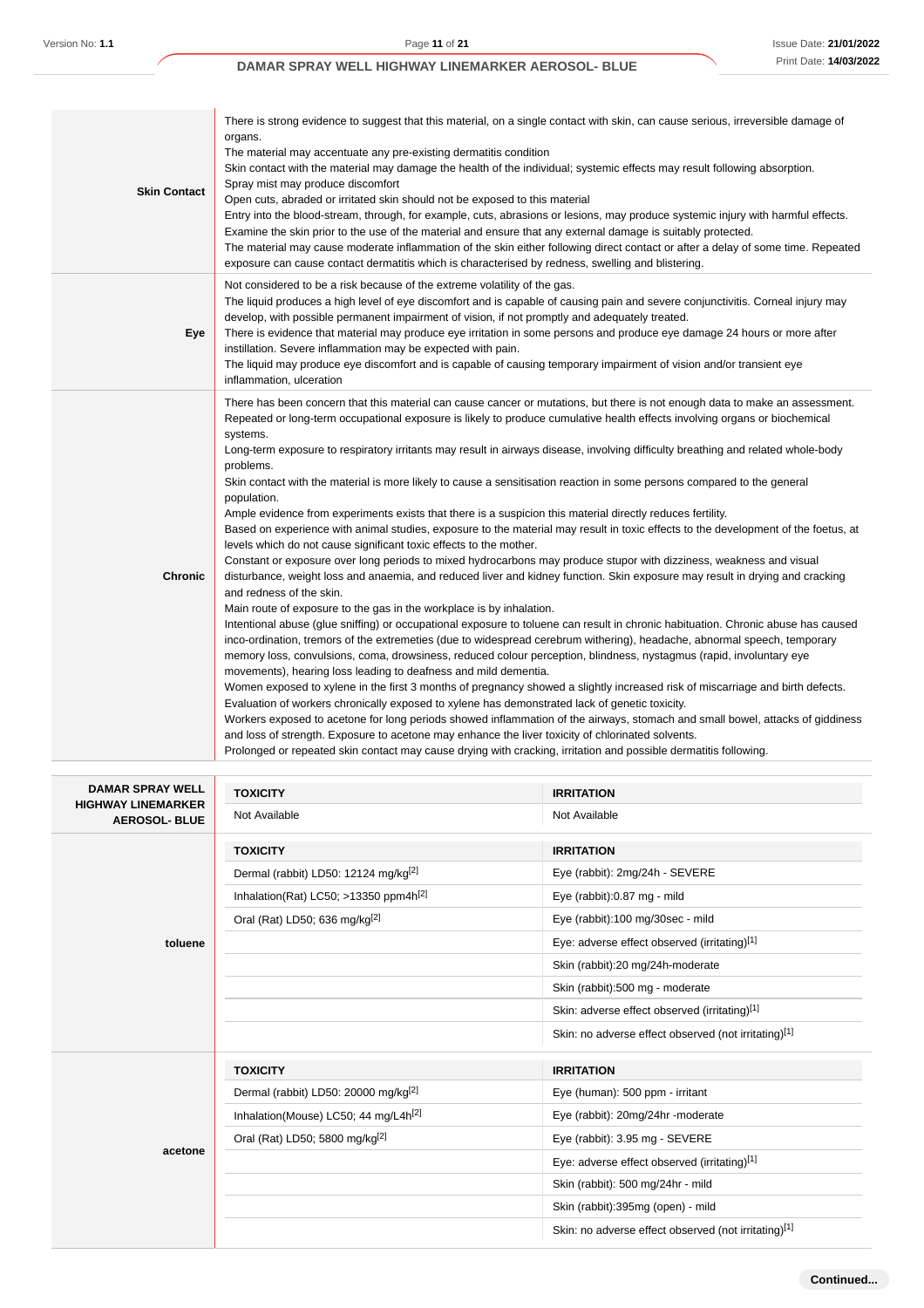| Version No: 1.1                                      |               | Page 12 of 21                                                                                                                                                                                                                                               |                                                      | Issue Date: 21/01/202 |
|------------------------------------------------------|---------------|-------------------------------------------------------------------------------------------------------------------------------------------------------------------------------------------------------------------------------------------------------------|------------------------------------------------------|-----------------------|
|                                                      |               | DAMAR SPRAY WELL HIGHWAY LINEMARKER AEROSOL- BLUE                                                                                                                                                                                                           |                                                      | Print Date: 14/03/202 |
|                                                      |               |                                                                                                                                                                                                                                                             |                                                      |                       |
|                                                      |               | <b>TOXICITY</b>                                                                                                                                                                                                                                             | <b>IRRITATION</b>                                    |                       |
|                                                      |               | Dermal (rabbit) LD50: >1700 mg/kg <sup>[2]</sup>                                                                                                                                                                                                            | Eye (human): 200 ppm irritant                        |                       |
|                                                      |               | Inhalation(Rat) LC50; 5000 ppm4h <sup>[2]</sup>                                                                                                                                                                                                             | Eye (rabbit): 5 mg/24h SEVERE                        |                       |
|                                                      | xylene        | Oral (Mouse) LD50; 2119 mg/kg <sup>[2]</sup>                                                                                                                                                                                                                | Eye (rabbit): 87 mg mild                             |                       |
|                                                      |               |                                                                                                                                                                                                                                                             | Eye: adverse effect observed (irritating)[1]         |                       |
|                                                      |               |                                                                                                                                                                                                                                                             | Skin (rabbit):500 mg/24h moderate                    |                       |
|                                                      |               |                                                                                                                                                                                                                                                             | Skin: adverse effect observed (irritating)[1]        |                       |
|                                                      |               | <b>TOXICITY</b>                                                                                                                                                                                                                                             | <b>IRRITATION</b>                                    |                       |
|                                                      |               | Dermal (rabbit) LD50: 17800 mg/kg <sup>[2]</sup>                                                                                                                                                                                                            | Eye (rabbit): 500 mg - SEVERE                        |                       |
|                                                      | ethylbenzene  | Inhalation(Rat) LC50; 17.2 mg/l4h <sup>[2]</sup>                                                                                                                                                                                                            | Eye: no adverse effect observed (not irritating)[1]  |                       |
|                                                      |               | Oral (Rat) LD50; 3500 mg/kg <sup>[2]</sup>                                                                                                                                                                                                                  | Skin (rabbit): 15 mg/24h mild                        |                       |
|                                                      |               |                                                                                                                                                                                                                                                             | Skin: no adverse effect observed (not irritating)[1] |                       |
|                                                      |               | <b>TOXICITY</b>                                                                                                                                                                                                                                             | <b>IRRITATION</b>                                    |                       |
|                                                      | zirconium     | dermal (rat) LD50: >2000 mg/kg <sup>[1]</sup>                                                                                                                                                                                                               | Not Available                                        |                       |
| 2-ethylhexanoate                                     |               | Inhalation(Rat) LC50; $>4.3$ mg/l4h <sup>[1]</sup>                                                                                                                                                                                                          |                                                      |                       |
|                                                      |               | Oral (Rat) LD50; 2043 mg/kg[1]                                                                                                                                                                                                                              |                                                      |                       |
|                                                      |               | <b>TOXICITY</b>                                                                                                                                                                                                                                             | <b>IRRITATION</b>                                    |                       |
|                                                      |               | Dermal (rabbit) LD50: >184<1840 mg/kg <sup>[1]</sup>                                                                                                                                                                                                        | Eye (rabbit): 0.1 ml - SEVERE                        |                       |
| methyl ethyl ketoxime                                |               | Inhalation(Rat) LC50; >4.83 mg/l4h <sup>[1]</sup>                                                                                                                                                                                                           |                                                      |                       |
|                                                      |               | Oral (Rat) LD50; >900 mg/kg[1]                                                                                                                                                                                                                              |                                                      |                       |
|                                                      |               | <b>TOXICITY</b>                                                                                                                                                                                                                                             | <b>IRRITATION</b>                                    |                       |
|                                                      | butane        | Inhalation(Rat) LC50; 658 mg/l4h <sup>[2]</sup>                                                                                                                                                                                                             | Not Available                                        |                       |
|                                                      |               | <b>TOXICITY</b>                                                                                                                                                                                                                                             | <b>IRRITATION</b>                                    |                       |
|                                                      | propane       | Inhalation(Rat) LC50; >13023 ppm4h <sup>[1]</sup>                                                                                                                                                                                                           | Not Available                                        |                       |
|                                                      | Legend:       | 1. Value obtained from Europe ECHA Registered Substances - Acute toxicity 2.* Value obtained from manufacturer's SDS.<br>Unless otherwise specified data extracted from RTECS - Register of Toxic Effect of chemical Substances                             |                                                      |                       |
|                                                      |               |                                                                                                                                                                                                                                                             |                                                      |                       |
|                                                      |               | Asthma-like symptoms may continue for months or even years after exposure to the material ends. This may be due to a<br>non-allergic condition known as reactive airways dysfunction syndrome (RADS) which can occur after exposure to high levels of       |                                                      |                       |
|                                                      |               | highly irritating compound. Main criteria for diagnosing RADS include the absence of previous airways disease in a non-atopic<br>individual, with sudden onset of persistent asthma-like symptoms within minutes to hours of a documented exposure to the   |                                                      |                       |
| <b>DAMAR SPRAY WELL</b><br><b>HIGHWAY LINEMARKER</b> |               | irritant. Other criteria for diagnosis of RADS include a reversible airflow pattern on lung function tests, moderate to severe<br>bronchial hyperreactivity on methacholine challenge testing, and the lack of minimal lymphocytic inflammation, without    |                                                      |                       |
| <b>AEROSOL- BLUE</b>                                 |               | eosinophilia.                                                                                                                                                                                                                                               |                                                      |                       |
|                                                      |               | Data demonstrate that during inhalation exposure, aromatic hydrocarbons undergo substantial partitioning into adipose tissues.<br>Following cessation of exposure, the level of aromatic hydrocarbons in body fats rapidly declines. Thus, the aromatic     |                                                      |                       |
|                                                      |               | hydrocarbons are unlikely to bioaccumulate in the body. Selective partitioning of the aromatic hydrocarbons into the non-adipose                                                                                                                            |                                                      |                       |
|                                                      |               | tissues is unlikely.<br>Reproductive effector in rats                                                                                                                                                                                                       |                                                      |                       |
|                                                      | <b>XYLENE</b> | The substance is classified by IARC as Group 3:                                                                                                                                                                                                             |                                                      |                       |
|                                                      |               | <b>NOT</b> classifiable as to its carcinogenicity to humans.<br>Evidence of carcinogenicity may be inadequate or limited in animal testing.                                                                                                                 |                                                      |                       |
|                                                      |               | Liver changes, utheral tract, effects on fertility, foetotoxicity, specific developmental abnormalities (musculoskeletal system)                                                                                                                            |                                                      |                       |
|                                                      |               | recorded.                                                                                                                                                                                                                                                   |                                                      |                       |
|                                                      |               | Ethylbenzene is readily absorbed when inhaled, swallowed or in contact with the skin. It is distributed throughout the body, and<br>passed out through urine. It may irritate the skin, eyes and may cause hearing loss if exposed to high doses. Long Term |                                                      |                       |
| <b>ETHYLBENZENE</b>                                  |               | exposure may cause damage to the kidney, liver and lungs, including a tendency to cancer formation, according to animal                                                                                                                                     |                                                      |                       |
|                                                      |               | testing.<br>NOTE: Substance has been shown to be mutagenic in at least one assay, or belongs to a family of chemicals producing damage<br>or change to cellular DNA.                                                                                        |                                                      |                       |
|                                                      |               | <b>WARNING:</b> This substance has been classified by the IARC as Group 2B: Possibly Carcinogenic to Humans.                                                                                                                                                |                                                      |                       |

| <b>DAMAR SPRAY WELL</b><br><b>HIGHWAY LINEMARKER</b><br><b>AEROSOL- BLUE</b> | Asthma-like symptoms may continue for months or even years after exposure to the material ends. This may be due to a<br>non-allergic condition known as reactive airways dysfunction syndrome (RADS) which can occur after exposure to high levels of<br>highly irritating compound. Main criteria for diagnosing RADS include the absence of previous airways disease in a non-atopic<br>individual, with sudden onset of persistent asthma-like symptoms within minutes to hours of a documented exposure to the<br>irritant. Other criteria for diagnosis of RADS include a reversible airflow pattern on lung function tests, moderate to severe<br>bronchial hyperreactivity on methacholine challenge testing, and the lack of minimal lymphocytic inflammation, without<br>eosinophilia.<br>Data demonstrate that during inhalation exposure, aromatic hydrocarbons undergo substantial partitioning into adipose tissues.<br>Following cessation of exposure, the level of aromatic hydrocarbons in body fats rapidly declines. Thus, the aromatic<br>hydrocarbons are unlikely to bioaccumulate in the body. Selective partitioning of the aromatic hydrocarbons into the non-adipose<br>tissues is unlikely. |
|------------------------------------------------------------------------------|------------------------------------------------------------------------------------------------------------------------------------------------------------------------------------------------------------------------------------------------------------------------------------------------------------------------------------------------------------------------------------------------------------------------------------------------------------------------------------------------------------------------------------------------------------------------------------------------------------------------------------------------------------------------------------------------------------------------------------------------------------------------------------------------------------------------------------------------------------------------------------------------------------------------------------------------------------------------------------------------------------------------------------------------------------------------------------------------------------------------------------------------------------------------------------------------------------------------|
| <b>XYLENE</b>                                                                | Reproductive effector in rats<br>The substance is classified by IARC as Group 3:<br>NOT classifiable as to its carcinogenicity to humans.<br>Evidence of carcinogenicity may be inadequate or limited in animal testing.                                                                                                                                                                                                                                                                                                                                                                                                                                                                                                                                                                                                                                                                                                                                                                                                                                                                                                                                                                                               |
| <b>ETHYLBENZENE</b>                                                          | Liver changes, utheral tract, effects on fertility, foetotoxicity, specific developmental abnormalities (musculoskeletal system)<br>recorded.<br>Ethylbenzene is readily absorbed when inhaled, swallowed or in contact with the skin. It is distributed throughout the body, and<br>passed out through urine. It may irritate the skin, eyes and may cause hearing loss if exposed to high doses. Long Term<br>exposure may cause damage to the kidney, liver and lungs, including a tendency to cancer formation, according to animal<br>testing.<br>NOTE: Substance has been shown to be mutagenic in at least one assay, or belongs to a family of chemicals producing damage<br>or change to cellular DNA.<br><b>WARNING:</b> This substance has been classified by the IARC as Group 2B: Possibly Carcinogenic to Humans.                                                                                                                                                                                                                                                                                                                                                                                        |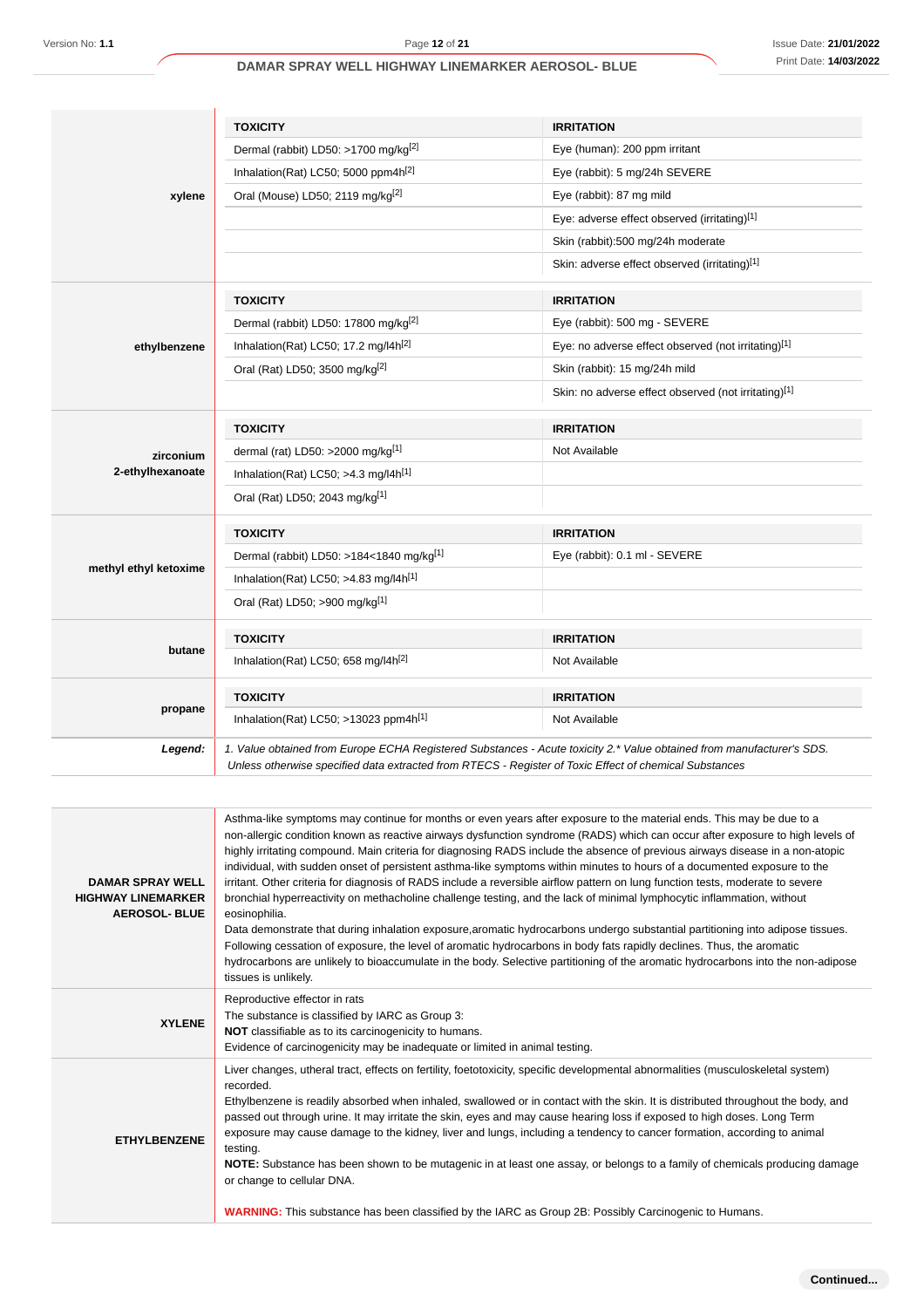| <b>ZIRCONIUM</b><br>2-ETHYLHEXANOATE                                                                                         | For aliphatic fatty acids (and salts)<br>Acute oral (gavage) toxicity:<br>The acute oral LD50 values in rats for both were greater than >2000 mg/kg bw Clinical signs were generally associated with poor<br>condition following administration of high doses (salivation, diarrhoea, staining, piloerection and lethargy). There were no adverse<br>effects on body weight in any study In some studies, excess test substance and/or irritation in the gastrointestinal tract was<br>observed at necropsy.<br>Skin and eye irritation potential, with a few stated exceptions, is chain length dependent and decreases with increasing chain<br>length<br>According to several OECD test regimes the animal skin irritation studies indicate that the C6-10 aliphatic acids are severely<br>irritating or corrosive, while the C12 aliphatic acid is irritating, and the C14-22 aliphatic acids generally are not irritating or mildly<br>irritating.<br>Human skin irritation studies using more realistic exposures (30-minute,1-hour or 24-hours) indicate that the aliphatic acids have<br>sufficient, good or very good skin compatibility.<br>Animal eye irritation studies indicate that among the aliphatic acids, the C8-12 aliphatic acids are irritating to the eye while the<br>C14-22 aliphatic acids are not irritating.<br>Eye irritation potential of the ammonium salts does not follow chain length dependence; the C18 ammonium salts are corrosive to<br>the eyes.<br>Dermal absorption:<br>The in vitro penetration of C10, C12, C14, C16 and C18 fatty acids (as sodium salt solutions) through rat skin decreases with<br>increasing chain length. At 86.73 ug C16/cm2 and 91.84 ug C18/cm2, about 0.23% and less than 0.1% of the C16 and C18 soap<br>solutions is absorbed after 24 h exposure, respectively.<br>Sensitisation:<br>No sensitisation data were located.<br>Repeat dose toxicity:<br>Repeated dose oral (gavage or diet) exposure to aliphatic acids did not result in systemic toxicity with NOAELs greater than the<br>limit dose of 1000 mg/kg bw.<br>Fatty acid salts of low acute toxicity. Their potential to irritate the skin and eyes is dependent on chain length. |                                 |   |
|------------------------------------------------------------------------------------------------------------------------------|-----------------------------------------------------------------------------------------------------------------------------------------------------------------------------------------------------------------------------------------------------------------------------------------------------------------------------------------------------------------------------------------------------------------------------------------------------------------------------------------------------------------------------------------------------------------------------------------------------------------------------------------------------------------------------------------------------------------------------------------------------------------------------------------------------------------------------------------------------------------------------------------------------------------------------------------------------------------------------------------------------------------------------------------------------------------------------------------------------------------------------------------------------------------------------------------------------------------------------------------------------------------------------------------------------------------------------------------------------------------------------------------------------------------------------------------------------------------------------------------------------------------------------------------------------------------------------------------------------------------------------------------------------------------------------------------------------------------------------------------------------------------------------------------------------------------------------------------------------------------------------------------------------------------------------------------------------------------------------------------------------------------------------------------------------------------------------------------------------------------------------------------------------------------------------------------------------------------------|---------------------------------|---|
| <b>METHYL ETHYL</b><br><b>KETOXIME</b>                                                                                       | Mammalian lymphocyte mutagen *Huls Canada ** Merck<br>For methyl ethyl ketoxime (MEKO): At medium to high concentrations, MEKO increased the rate of liver tumours in animal<br>testing. This seems to be due to the breakdown of MEKO into a cancer-causing substance, and occurred more often in males.<br>MEKO does not seem to cause mutations. Repeated exposure appeared to cause effects on the nose, spleen, liver, kidney and<br>blood.                                                                                                                                                                                                                                                                                                                                                                                                                                                                                                                                                                                                                                                                                                                                                                                                                                                                                                                                                                                                                                                                                                                                                                                                                                                                                                                                                                                                                                                                                                                                                                                                                                                                                                                                                                      |                                 |   |
| <b>DAMAR SPRAY WELL</b><br><b>HIGHWAY LINEMARKER</b><br><b>AEROSOL- BLUE &amp;</b><br><b>METHYL ETHYL</b><br><b>KETOXIME</b> | The following information refers to contact allergens as a group and may not be specific to this product.<br>Contact allergies quickly manifest themselves as contact eczema, more rarely as urticaria or Quincke's oedema. The<br>pathogenesis of contact eczema involves a cell-mediated (T lymphocytes) immune reaction of the delayed type. Other allergic<br>skin reactions, e.g. contact urticaria, involve antibody-mediated immune reactions.                                                                                                                                                                                                                                                                                                                                                                                                                                                                                                                                                                                                                                                                                                                                                                                                                                                                                                                                                                                                                                                                                                                                                                                                                                                                                                                                                                                                                                                                                                                                                                                                                                                                                                                                                                 |                                 |   |
| <b>DAMAR SPRAY WELL</b><br><b>HIGHWAY LINEMARKER</b><br><b>AEROSOL- BLUE &amp;</b><br><b>TOLUENE</b>                         | For toluene:<br>Acute toxicity: Humans exposed to high levels of toluene for short periods of time experience adverse central nervous system<br>effects ranging from headaches to intoxication, convulsions, narcosis (sleepiness) and death. When inhaled or swallowed,<br>toluene can cause severe central nervous system depression, and in large doses has a narcotic effect. 60mL has caused death.<br>Death of heart muscle fibres, liver swelling, congestion and bleeding of the lungs and kidney injury were all found on autopsy.<br>Exposure to inhalation at a concentration of 600 parts per million for 8 hours resulted in the same and more serious symptoms<br>including euphoria (a feeling of well-being), dilated pupils, convulsions and nausea.                                                                                                                                                                                                                                                                                                                                                                                                                                                                                                                                                                                                                                                                                                                                                                                                                                                                                                                                                                                                                                                                                                                                                                                                                                                                                                                                                                                                                                                 |                                 |   |
| <b>DAMAR SPRAY WELL</b><br><b>HIGHWAY LINEMARKER</b><br><b>AEROSOL- BLUE &amp;</b><br><b>ACETONE</b>                         | For acetone:<br>The acute toxicity of acetone is low. Acetone is not a skin irritant or sensitizer, but it removes fat from the skin, and it also irritates<br>the eye. Animal testing shows acetone may cause macrocytic anaemia. Studies in humans have shown that exposure to acetone<br>at a level of 2375 mg/cubic metre has not caused neurobehavioural deficits.                                                                                                                                                                                                                                                                                                                                                                                                                                                                                                                                                                                                                                                                                                                                                                                                                                                                                                                                                                                                                                                                                                                                                                                                                                                                                                                                                                                                                                                                                                                                                                                                                                                                                                                                                                                                                                               |                                 |   |
| <b>TOLUENE &amp; ACETONE &amp;</b><br>XYLENE &<br><b>ETHYLBENZENE</b>                                                        | The material may cause skin irritation after prolonged or repeated exposure and may produce on contact skin redness, swelling,<br>the production of vesicles, scaling and thickening of the skin.                                                                                                                                                                                                                                                                                                                                                                                                                                                                                                                                                                                                                                                                                                                                                                                                                                                                                                                                                                                                                                                                                                                                                                                                                                                                                                                                                                                                                                                                                                                                                                                                                                                                                                                                                                                                                                                                                                                                                                                                                     |                                 |   |
| XYLENE &<br><b>ETHYLBENZENE</b>                                                                                              | The material may produce severe irritation to the eye causing pronounced inflammation. Repeated or prolonged exposure to<br>irritants may produce conjunctivitis.                                                                                                                                                                                                                                                                                                                                                                                                                                                                                                                                                                                                                                                                                                                                                                                                                                                                                                                                                                                                                                                                                                                                                                                                                                                                                                                                                                                                                                                                                                                                                                                                                                                                                                                                                                                                                                                                                                                                                                                                                                                     |                                 |   |
| <b>ZIRCONIUM</b><br><b>2-ETHYLHEXANOATE &amp;</b><br><b>PROPANE</b>                                                          | No significant acute toxicological data identified in literature search.                                                                                                                                                                                                                                                                                                                                                                                                                                                                                                                                                                                                                                                                                                                                                                                                                                                                                                                                                                                                                                                                                                                                                                                                                                                                                                                                                                                                                                                                                                                                                                                                                                                                                                                                                                                                                                                                                                                                                                                                                                                                                                                                              |                                 |   |
| <b>Acute Toxicity</b>                                                                                                        | ✔                                                                                                                                                                                                                                                                                                                                                                                                                                                                                                                                                                                                                                                                                                                                                                                                                                                                                                                                                                                                                                                                                                                                                                                                                                                                                                                                                                                                                                                                                                                                                                                                                                                                                                                                                                                                                                                                                                                                                                                                                                                                                                                                                                                                                     | Carcinogenicity                 | ✔ |
| <b>Skin Irritation/Corrosion</b>                                                                                             | ✔                                                                                                                                                                                                                                                                                                                                                                                                                                                                                                                                                                                                                                                                                                                                                                                                                                                                                                                                                                                                                                                                                                                                                                                                                                                                                                                                                                                                                                                                                                                                                                                                                                                                                                                                                                                                                                                                                                                                                                                                                                                                                                                                                                                                                     | Reproductivity                  | ✔ |
| <b>Serious Eye</b><br>Damage/Irritation                                                                                      | ✔                                                                                                                                                                                                                                                                                                                                                                                                                                                                                                                                                                                                                                                                                                                                                                                                                                                                                                                                                                                                                                                                                                                                                                                                                                                                                                                                                                                                                                                                                                                                                                                                                                                                                                                                                                                                                                                                                                                                                                                                                                                                                                                                                                                                                     | <b>STOT - Single Exposure</b>   | × |
| <b>Respiratory or Skin</b><br>sensitisation                                                                                  | ✔                                                                                                                                                                                                                                                                                                                                                                                                                                                                                                                                                                                                                                                                                                                                                                                                                                                                                                                                                                                                                                                                                                                                                                                                                                                                                                                                                                                                                                                                                                                                                                                                                                                                                                                                                                                                                                                                                                                                                                                                                                                                                                                                                                                                                     | <b>STOT - Repeated Exposure</b> | ✔ |
| <b>Mutagenicity</b>                                                                                                          | ×                                                                                                                                                                                                                                                                                                                                                                                                                                                                                                                                                                                                                                                                                                                                                                                                                                                                                                                                                                                                                                                                                                                                                                                                                                                                                                                                                                                                                                                                                                                                                                                                                                                                                                                                                                                                                                                                                                                                                                                                                                                                                                                                                                                                                     | <b>Aspiration Hazard</b>        | × |

Legend:  $\mathsf{X}$  – Data either not available or does not fill the criteria for classification  $\blacktriangleright$  – Data available to make classification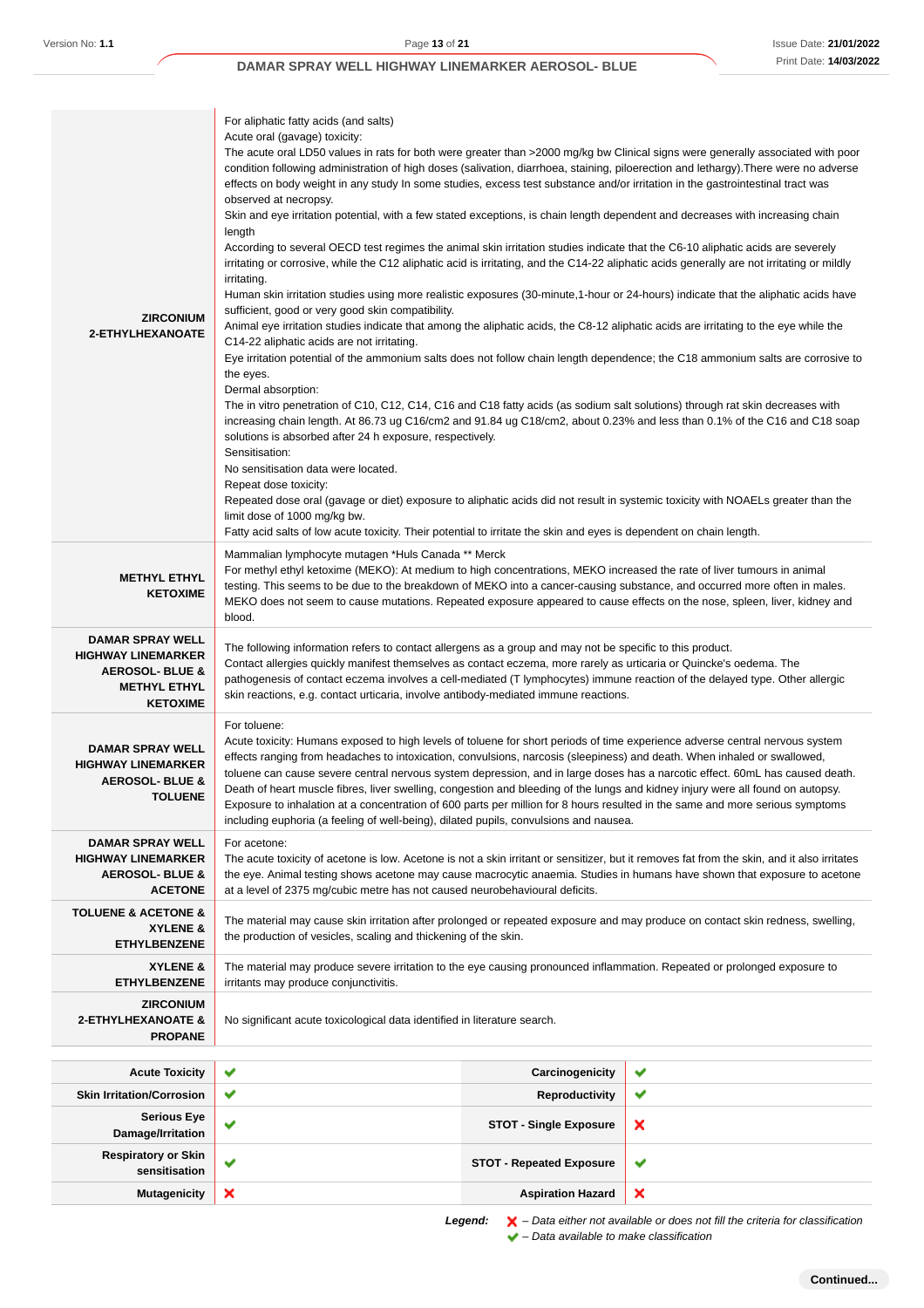# **SECTION 12 Ecological information**

| <b>DAMAR SPRAY WELL</b>                           | <b>Endpoint</b>  | <b>Test Duration (hr)</b> |                         | <b>Species</b>                                        |  | Value                | <b>Source</b>    |
|---------------------------------------------------|------------------|---------------------------|-------------------------|-------------------------------------------------------|--|----------------------|------------------|
| <b>HIGHWAY LINEMARKER</b><br><b>AEROSOL- BLUE</b> | Not<br>Available | Not Available             |                         | Not Available                                         |  | Not<br>Available     | Not<br>Available |
|                                                   | Endpoint         | <b>Test Duration (hr)</b> |                         | <b>Species</b>                                        |  | Value                | <b>Source</b>    |
|                                                   | NOEC(ECx)        | 168h                      |                         | Crustacea                                             |  | $0.74$ mg/L          | 5                |
| toluene                                           | <b>LC50</b>      | 96h                       |                         | Fish                                                  |  | 5-35mg/l             | 4                |
|                                                   | <b>EC50</b>      | 48h                       |                         | Crustacea                                             |  | 3.78mg/L             | 5                |
|                                                   | <b>EC50</b>      | 96h                       |                         | Algae or other aquatic plants                         |  | >376.71mg/L          | 4                |
|                                                   | Endpoint         | <b>Test Duration (hr)</b> | <b>Species</b><br>Value |                                                       |  | Source               |                  |
|                                                   | NOEC(ECx)        | 12h                       | Fish                    |                                                       |  | $0.001$ mg/L         | 4                |
| acetone                                           | <b>LC50</b>      | 96h                       | Fish                    |                                                       |  | 3744.6-5000.7mg/L    | 4                |
|                                                   | EC50             | 48h                       |                         | Crustacea                                             |  | 6098.4mg/L           | 5                |
|                                                   | EC50             | 96h                       |                         | Algae or other aquatic plants                         |  | 9.873-27.684mg/l     | 4                |
|                                                   | Endpoint         | <b>Test Duration (hr)</b> |                         | Species                                               |  | Value                | Source           |
|                                                   | NOEC(ECx)        | 73h                       |                         | Algae or other aquatic plants                         |  | $0.44$ mg/l          | $\overline{c}$   |
| xylene                                            | <b>LC50</b>      | 96h                       |                         | Fish                                                  |  | 2.6 <sub>mg</sub> /l | $\overline{2}$   |
|                                                   | <b>EC50</b>      | 72h                       |                         | Algae or other aquatic plants                         |  | 4.6 <sub>mq</sub> /l | $\overline{c}$   |
|                                                   | EC50             | 48h                       |                         | Crustacea                                             |  | 1.8 <sub>mg</sub> /l | $\overline{2}$   |
|                                                   | <b>Endpoint</b>  | <b>Test Duration (hr)</b> |                         | <b>Species</b>                                        |  | Value                | <b>Source</b>    |
|                                                   | NOEC(ECx)        | 720h                      |                         | Fish                                                  |  | $0.381$ mg/L         | 4                |
|                                                   | <b>LC50</b>      | 96h                       |                         | Fish                                                  |  | 3.381-4.075mg/L      | 4                |
| ethylbenzene                                      | EC50             | 72h                       |                         | Algae or other aquatic plants                         |  | 4.6 <sub>m</sub> g/l | $\mathbf{1}$     |
|                                                   | EC50             | 48h                       |                         | Crustacea                                             |  | 1.37-4.4mg/l         | 4                |
|                                                   | <b>EC50</b>      | 96h                       |                         | 3.6 <sub>m</sub> g/l<br>Algae or other aquatic plants |  | $\overline{c}$       |                  |
|                                                   | Endpoint         | <b>Test Duration (hr)</b> |                         | <b>Species</b>                                        |  | Value                | <b>Source</b>    |
|                                                   | <b>LC50</b>      | 96h                       |                         | Fish                                                  |  | $>100$ mg/l          | 2                |
| zirconium<br>2-ethylhexanoate                     | EC50             | 72h                       |                         | Algae or other aquatic plants                         |  | 49.3mg/l             | $\overline{c}$   |
|                                                   | EC50             | 48h                       |                         | Crustacea                                             |  | $>0.17$ mg/l         | 2                |
|                                                   | EC50(ECx)        | 48h                       |                         | Crustacea                                             |  | $>0.17$ mg/l         | $\overline{2}$   |
|                                                   | Endpoint         | <b>Test Duration (hr)</b> |                         | <b>Species</b>                                        |  | Value                | <b>Source</b>    |
|                                                   | <b>BCF</b>       | 1008h                     |                         | Fish                                                  |  | $0.5 - 0.6$          | $\overline{7}$   |
| methyl ethyl ketoxime                             | NOEC(ECx)        | 72h                       |                         | Algae or other aquatic plants                         |  | $~1.02$ mg/l         | $\overline{2}$   |
|                                                   | LC50             | 96h                       |                         | Fish                                                  |  | $>100$ mg/l          | $\overline{2}$   |
|                                                   | EC50             | 72h                       |                         | Algae or other aquatic plants                         |  | $-6.09$ mg/l         | $\overline{2}$   |
|                                                   | EC50             | 48h                       |                         | Crustacea                                             |  | $~201$ mg/l          | $\overline{2}$   |
|                                                   | Endpoint         | <b>Test Duration (hr)</b> |                         | <b>Species</b>                                        |  | Value                | Source           |
|                                                   | EC50(ECx)        | 96h                       |                         | Algae or other aquatic plants                         |  | 7.71mg/l             | 2                |
| butane                                            | <b>LC50</b>      | 96h                       |                         | Fish                                                  |  | 24.11mg/l            | $\overline{2}$   |
|                                                   | EC50             | 96h                       |                         | Algae or other aquatic plants                         |  | 7.71mg/l             | $\overline{2}$   |
|                                                   |                  |                           |                         | <b>Species</b>                                        |  | Value                | <b>Source</b>    |
|                                                   | Endpoint         | <b>Test Duration (hr)</b> |                         |                                                       |  |                      |                  |
|                                                   | EC50(ECx)        | 96h                       |                         | Algae or other aquatic plants                         |  | 7.71mg/l             | 2                |
| propane                                           | <b>LC50</b>      | 96h                       |                         | Fish                                                  |  | 24.11mg/l            | 2                |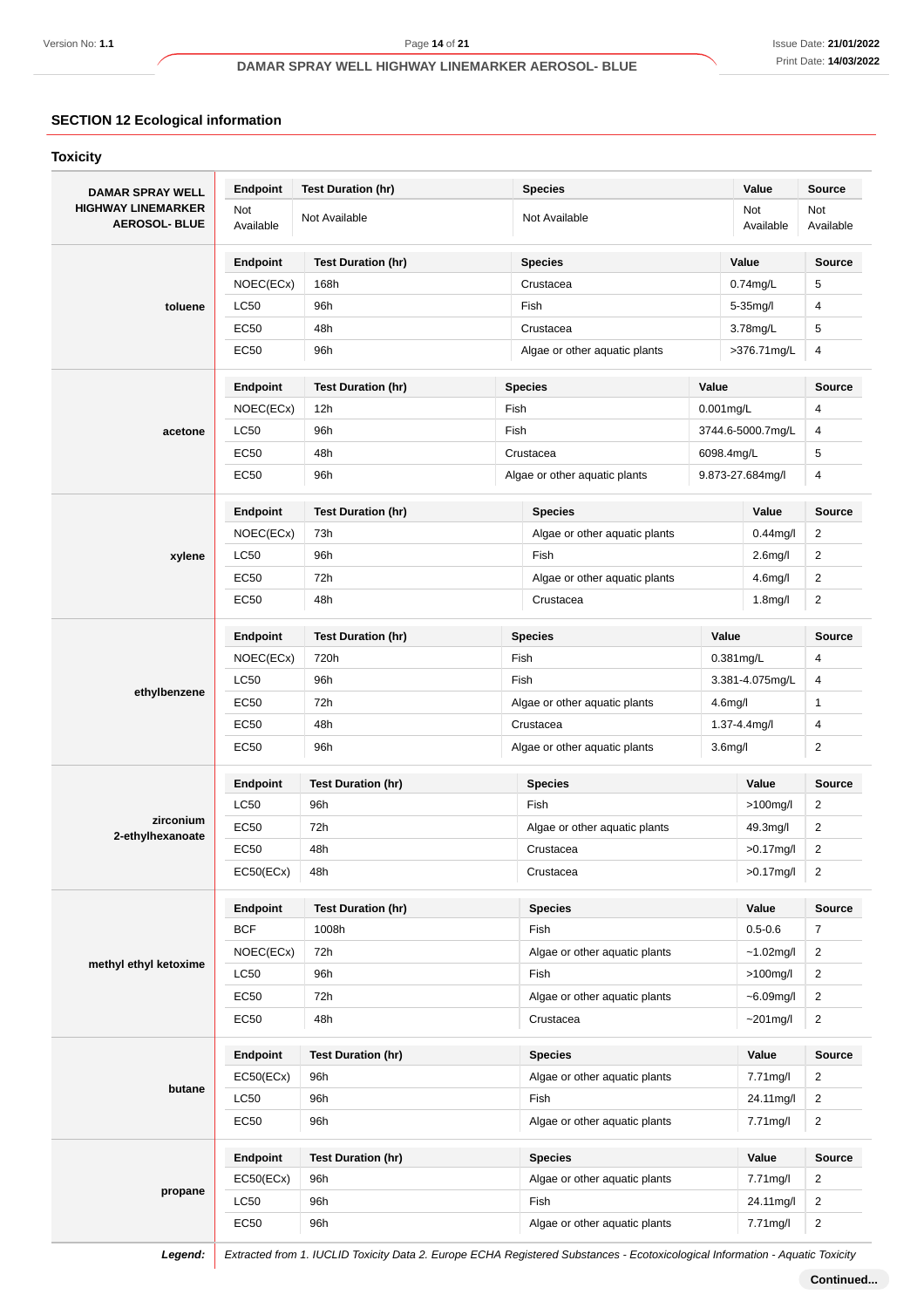4. US EPA, Ecotox database - Aquatic Toxicity Data 5. ECETOC Aquatic Hazard Assessment Data 6. NITE (Japan) - Bioconcentration Data 7. METI (Japan) - Bioconcentration Data 8. Vendor Data

Toxic to aquatic organisms, may cause long-term adverse effects in the aquatic environment.

Do NOT allow product to come in contact with surface waters or to intertidal areas below the mean high water mark. Do not contaminate water when cleaning equipment or disposing of equipment wash-waters.

Wastes resulting from use of the product must be disposed of on site or at approved waste sites.

When spilled this product may act as a typical oil, causing a film, sheen, emulsion or sludge at or beneath the surface of the body of water. The oil film on water surface may physically affect the aquatic organisms, due to the interruption of the

oxygen transfer between the air and the water

Oils of any kind can cause:

- drowning of water-fowl due to lack of buoyancy, loss of insulating capacity of feathers, starvation and vulnerability to predators due to lack of mobility
- lethal effects on fish by coating gill surfaces, preventing respiration
- asphyxiation of benthic life forms when floating masses become engaged with surface debris and settle on the bottom and
- adverse aesthetic effects of fouled shoreline and beaches

In case of accidental releases on the soil, a fine film is formed on the soil, which prevents the plant respiration process and the soil particle saturation. It may cause deep water infestation.

#### For Aromatic Substances Series:

Environmental Fate: Large, molecularly complex polycyclic aromatic hydrocarbons, or PAHs, are persistent in the environment longer than smaller PAHs. Atmospheric Fate: PAHs are 'semi-volatile substances" which can move between the atmosphere and the Earth's surface in repeated, temperature-driven cycles of deposition and volatilization. Terrestrial Fate: BTEX compounds have the potential to move through soil and contaminate ground water, and their vapors are highly flammable and explosive.

Ecotoxicity - Within an aromatic series, acute toxicity increases with increasing alkyl substitution on the aromatic nucleus.

For petroleum distillates:

Environmental fate:

When petroleum substances are released into the environment, four major fate processes will take place: dissolution in water, volatilization, biodegradation and adsorption. These processes will cause changes in the composition of these UVCB substances. In the case of spills on land or water surfaces, photodegradationanother fate process-can also be significant.

As noted previously, the solubility and vapour pressure of components within a mixture will differ from those of the component alone.

For Xylenes:

log Koc : 2.05-3.08; Koc : 25.4-204; Half-life (hr) air : 0.24-42; Half-life (hr) H2O surface water : 24-672; Half-life (hr) H2O ground : 336-8640; Half-life (hr) soil : 52-672; Henry's Pa m3 /mol : 637-879; Henry's atm m3 /mol - 7.68E-03; BOD 5 if unstated - 1.4,1%; COD - 2.56,13% ThOD - 3.125 : BCF : 23; log BCF : 1.17-2.41.

Environmental Fate: Most xylenes released to the environment will occur in the atmosphere and volatilisation is the dominant environmental fate process. Soil - Xylenes are expected to have moderate mobility in soil evaporating rapidly from soil surfaces. The extent of the degradation is expected to depend on its concentration, residence time in the soil, the nature of the soil, and whether resident microbial populations have been acclimated.

For Ketones: Ketones, unless they are alpha, beta--unsaturated ketones, can be considered as narcosis or baseline toxicity compounds.

Aquatic Fate: Hydrolysis of ketones in water is thermodynamically favourable only for low molecular weight ketones. Reactions with water are reversible with no permanent change in the structure of the ketone substrate. Ketones are stable to water under ambient environmental conditions.

For Butane (Synonym: n-Butane): Log Kow: 2.89; Koc: 450-900; Henry s Law Constant: 0.95 atm-cu m/mole, Vapor Pressure: 1820 mm Hg; BCF: 1.9. Atmospheric Fate: Butane is expected to exist only as a gas in the ambient atmosphere. Gas-phase n-butane is degraded in the atmosphere by reaction with hydroxyl radicals; the half-life for this reaction in air is estimated to be 6.3 days, (@ 25 C). Butane is not expected to absorb UV light and probably will probably not be broken down directly by sunlight in the atmosphere.

For Propane: Koc 460. log

Kow 2.36.

Henry's Law constant of 7.07x10-1 atm-cu m/mole, derived from its vapour pressure, 7150 mm Hg, and water solubility, 62.4 mg/L. Estimated BCF: 13.1. For Toluene:

log Kow : 2.1-3; log Koc : 1.12-2.85; Koc : 37-260; log Kom : 1.39-2.89; Half-life (hr) air : 2.4-104; Half-life (hr) H2O surface water : 5.55-528; Half-life (hr) H2O ground : 168-2628; Half-life (hr) soil : <48-240; Henry's Pa m3 /mol : 518-694; Henry's atm m3 /mol : 5.94; E-03BOD 5 0.86-2.12, 5%COD - 0.7-2.52,21-27%; ThOD - 3.13 ; BCF - 1.67-380; log BCF - 0.22-3.28.

Atmospheric Fate: The majority of toluene evaporates to the atmosphere from the water and soil. The main degradation pathway for toluene in the atmosphere is reaction with photochemically produced hydroxyl radicals. The estimated atmospheric half life for toluene is about 13 hours.

**DO NOT** discharge into sewer or waterways.

For Acetone:  $\ln A$  Kow : -0.24; Half-life (hr) air : 312-1896; Half-life (hr) H2O surface water : 20; Henry's atm m3 /mol : 3.67E-05 BOD 5: 0.31-1.76,46-55%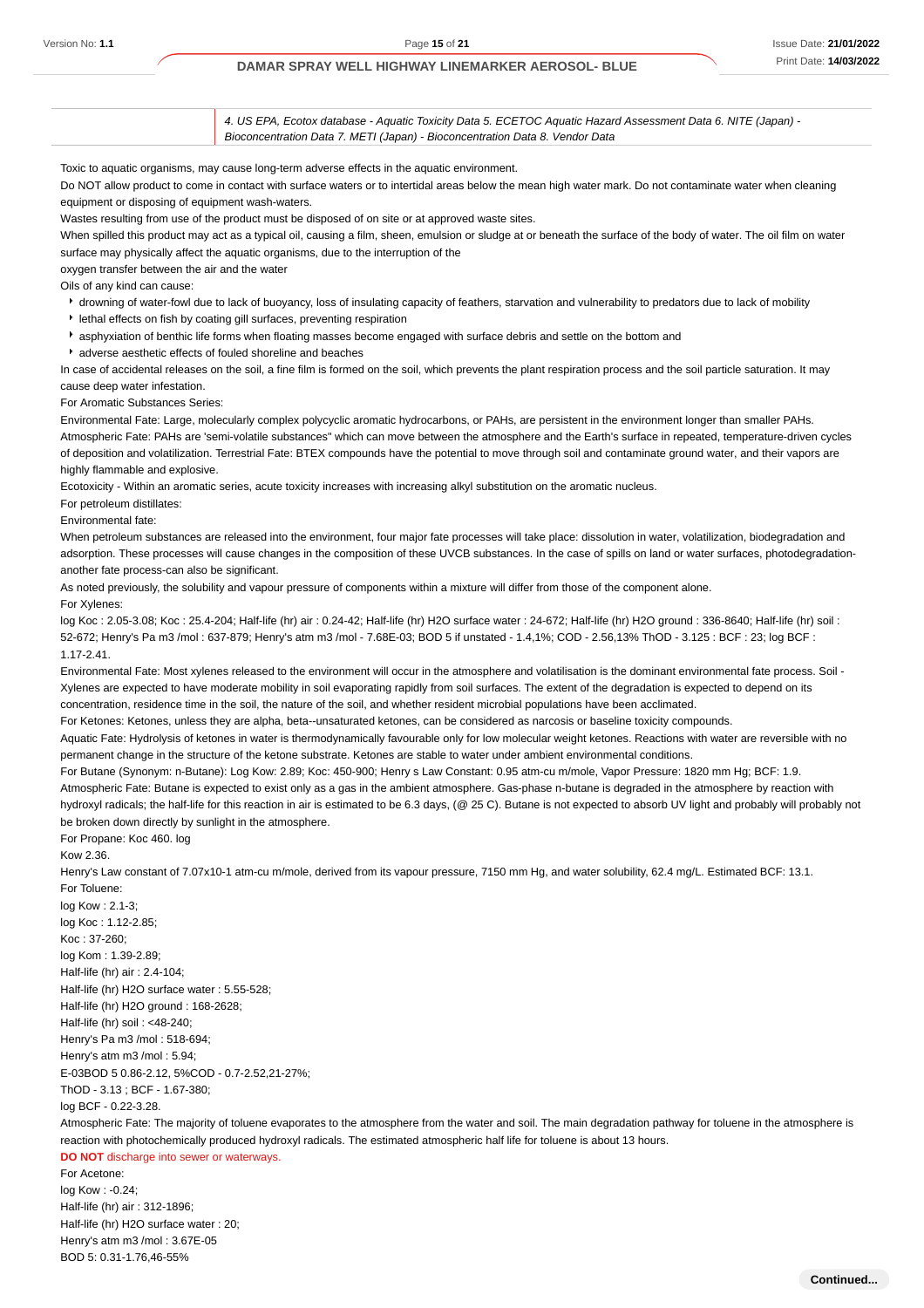# COD: 1.12-2.07

ThOD: 2.2BCF: 0.69.

Environmental Fate: The relatively long half-life allows acetone to be transported long distances from its emission source.

Atmospheric Fate: Acetone preferentially locates in the air compartment when released to the environment. In air, acetone is lost by photolysis and reaction with photochemically produced hydroxyl radicals; the estimated half-life of these combined processes is about 22 days.

### **Persistence and degradability**

| Ingredient            | Persistence: Water/Soil       | Persistence: Air                   |
|-----------------------|-------------------------------|------------------------------------|
| toluene               | LOW (Half-life $= 28$ days)   | LOW (Half-life $=$ 4.33 days)      |
| acetone               | LOW (Half-life $= 14$ days)   | MEDIUM (Half-life = $116.25$ days) |
| xylene                | $HIGH$ (Half-life = 360 days) | LOW (Half-life $= 1.83$ days)      |
| ethylbenzene          | $HIGH$ (Half-life = 228 days) | LOW (Half-life $=$ 3.57 days)      |
| methyl ethyl ketoxime | <b>LOW</b>                    | <b>LOW</b>                         |
| butane                | <b>LOW</b>                    | <b>LOW</b>                         |
| propane               | <b>LOW</b>                    | <b>LOW</b>                         |

### **Bioaccumulative potential**

| Ingredient            | <b>Bioaccumulation</b> |
|-----------------------|------------------------|
| toluene               | $LOW (BCF = 90)$       |
| acetone               | LOW (BCF = $0.69$ )    |
| xylene                | $MEDIUM (BCF = 740)$   |
| ethylbenzene          | $LOW (BCF = 79.43)$    |
| methyl ethyl ketoxime | LOW (BCF = $5.8$ )     |
| butane                | LOW (LogKOW = $2.89$ ) |
| propane               | LOW (LogKOW = $2.36$ ) |

### **Mobility in soil**

| Ingredient            | <b>Mobility</b>      |
|-----------------------|----------------------|
| toluene               | LOW ( $KOC = 268$ )  |
| acetone               | $HIGH (KOC = 1.981)$ |
| ethylbenzene          | LOW (KOC = $517.8$ ) |
| methyl ethyl ketoxime | $LOW (KOC = 130.8)$  |
| butane                | LOW (KOC = $43.79$ ) |
| propane               | $LOW (KOC = 23.74)$  |

## **SECTION 13 Disposal considerations**

#### **Waste treatment methods**

|                            | Recycle wherever possible or consult manufacturer for recycling options.                                          |
|----------------------------|-------------------------------------------------------------------------------------------------------------------|
|                            | Consult State Land Waste Management Authority for disposal.                                                       |
|                            | DO NOT allow wash water from cleaning or process equipment to enter drains.                                       |
|                            | It may be necessary to collect all wash water for treatment before disposal.                                      |
| <b>Product / Packaging</b> | In all cases disposal to sewer may be subject to local laws and regulations and these should be considered first. |
| disposal                   | • Where in doubt contact the responsible authority.                                                               |
|                            | Consult State Land Waste Management Authority for disposal.                                                       |
|                            | Discharge contents of damaged aerosol cans at an approved site.                                                   |
|                            | Allow small quantities to evaporate.                                                                              |
|                            | DO NOT incinerate or puncture aerosol cans.                                                                       |

Ensure that the hazardous substance is disposed in accordance with the Hazardous Substances (Disposal) Notice 2017

### **Disposal Requirements**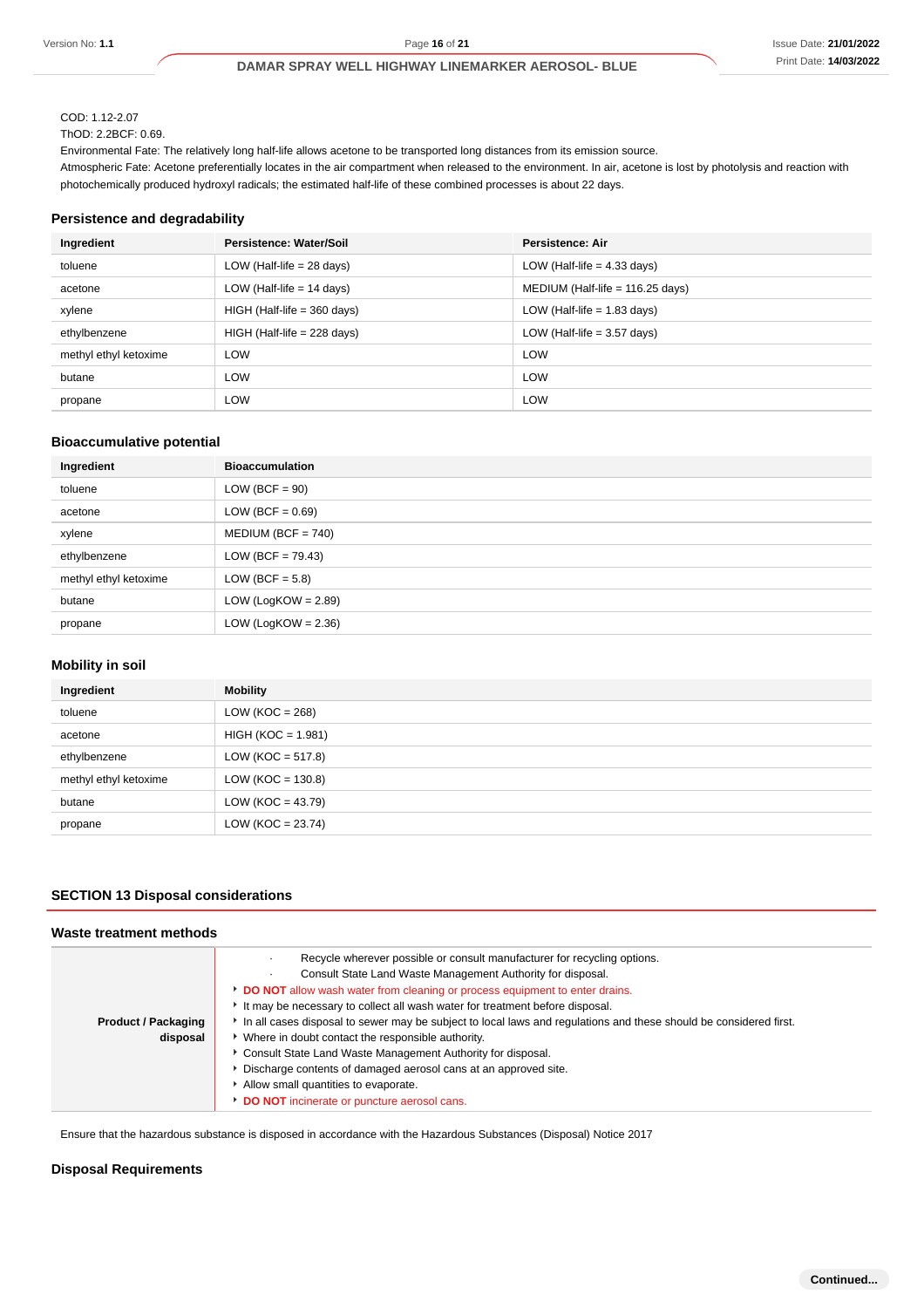Packages that have been in direct contact with the hazardous substance must be only disposed if the hazardous substance was appropriately removed and cleaned out from the package. The package must be disposed according to the manufacturer's directions taking into account the material it is made of. Packages which hazardous content have been appropriately treated and removed may be recycled. The hazardous substance must only be disposed if it has been treated by a method that changed the characteristics or composition of the substance and it is no longer hazardous.

### **SECTION 14 Transport information**

#### **Labels Required**

| Marine Pollutant NO |                               |
|---------------------|-------------------------------|
|                     | <b>HAZCHEM</b> Not Applicable |

### **Land transport (UN)**

| <b>UN number</b>                | 1950                                      |                                       |  |  |
|---------------------------------|-------------------------------------------|---------------------------------------|--|--|
| UN proper shipping name         | <b>AEROSOLS</b>                           |                                       |  |  |
| Transport hazard class(es)      | Class<br>2.1<br>Subrisk<br>Not Applicable |                                       |  |  |
| Packing group                   | Not Applicable                            |                                       |  |  |
| <b>Environmental hazard</b>     | Not Applicable                            |                                       |  |  |
| Special precautions for<br>user | Special provisions<br>Limited quantity    | 63; 190; 277; 327; 344; 381<br>1000ml |  |  |

### **Air transport (ICAO-IATA / DGR)**

| <b>UN number</b>                | 1950                                                                                                                                                                                                                                                                                        |                              |                                                                    |  |
|---------------------------------|---------------------------------------------------------------------------------------------------------------------------------------------------------------------------------------------------------------------------------------------------------------------------------------------|------------------------------|--------------------------------------------------------------------|--|
| UN proper shipping name         | Aerosols, flammable                                                                                                                                                                                                                                                                         |                              |                                                                    |  |
| Transport hazard class(es)      | <b>ICAO/IATA Class</b><br>ICAO / IATA Subrisk<br><b>ERG Code</b>                                                                                                                                                                                                                            | 2.1<br>Not Applicable<br>10L |                                                                    |  |
| Packing group                   | Not Applicable                                                                                                                                                                                                                                                                              |                              |                                                                    |  |
| <b>Environmental hazard</b>     | Not Applicable                                                                                                                                                                                                                                                                              |                              |                                                                    |  |
| Special precautions for<br>user | Special provisions<br>Cargo Only Packing Instructions<br>Cargo Only Maximum Qty / Pack<br>Passenger and Cargo Packing Instructions<br>Passenger and Cargo Maximum Qty / Pack<br>Passenger and Cargo Limited Quantity Packing Instructions<br>Passenger and Cargo Limited Maximum Qty / Pack |                              | A145 A167 A802<br>203<br>150 kg<br>203<br>75 kg<br>Y203<br>30 kg G |  |

#### **Sea transport (IMDG-Code / GGVSee)**

| <b>UN number</b>            | 1950                                     |                       |  |  |
|-----------------------------|------------------------------------------|-----------------------|--|--|
| UN proper shipping name     | AEROSOLS                                 |                       |  |  |
| Transport hazard class(es)  | <b>IMDG Class</b><br><b>IMDG Subrisk</b> | 2.1<br>Not Applicable |  |  |
| Packing group               | Not Applicable                           |                       |  |  |
| <b>Environmental hazard</b> | Not Applicable                           |                       |  |  |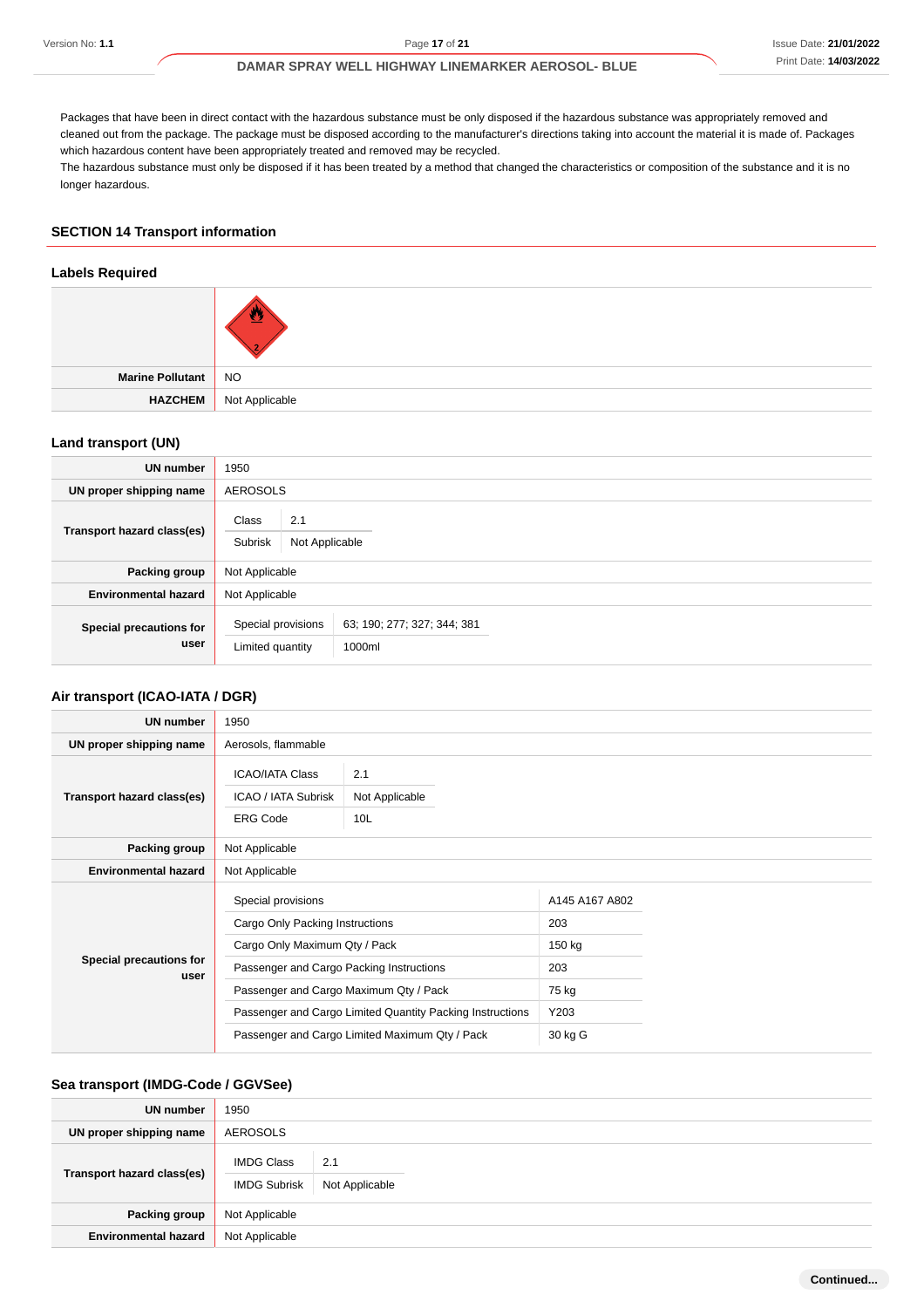| Special precautions for<br>user | <b>EMS Number</b>                                | $F-D. S-U$        |  |
|---------------------------------|--------------------------------------------------|-------------------|--|
|                                 | 63 190 277 327 344 381 959<br>Special provisions |                   |  |
|                                 | <b>Limited Quantities</b>                        | $1000 \mathrm{m}$ |  |

# **Transport in bulk according to Annex II of MARPOL and the IBC code** Not Applicable

### **Transport in bulk in accordance with MARPOL Annex V and the IMSBC Code**

| <b>Product name</b>        | Group         |
|----------------------------|---------------|
| toluene                    | Not Available |
| acetone                    | Not Available |
| xylene                     | Not Available |
| ethylbenzene               | Not Available |
| zirconium 2-ethylhexanoate | Not Available |
| methyl ethyl ketoxime      | Not Available |
| butane                     | Not Available |
| propane                    | Not Available |
|                            |               |

#### **Transport in bulk in accordance with the ICG Code**

| <b>Product name</b>        | <b>Ship Type</b> |
|----------------------------|------------------|
| toluene                    | Not Available    |
| acetone                    | Not Available    |
| xylene                     | Not Available    |
| ethylbenzene               | Not Available    |
| zirconium 2-ethylhexanoate | Not Available    |
| methyl ethyl ketoxime      | Not Available    |
| butane                     | Not Available    |
| propane                    | Not Available    |

### **SECTION 15 Regulatory information**

#### **Safety, health and environmental regulations / legislation specific for the substance or mixture**

| <b>HSR Number</b> | <b>Group Standard</b>                               |
|-------------------|-----------------------------------------------------|
| HSR002517         | Aerosols Flammable Carcinogenic Group Standard 2020 |

| Version No: 1.1                                                                                                                          |                           | Page 18 of 21                                       |                                                                                                                                  | <b>Issue Date: 21/01/20</b> |
|------------------------------------------------------------------------------------------------------------------------------------------|---------------------------|-----------------------------------------------------|----------------------------------------------------------------------------------------------------------------------------------|-----------------------------|
|                                                                                                                                          |                           |                                                     | <b>DAMAR SPRAY WELL HIGHWAY LINEMARKER AEROSOL- BLUE</b>                                                                         | Print Date: 14/03/20        |
|                                                                                                                                          |                           |                                                     |                                                                                                                                  |                             |
|                                                                                                                                          | <b>EMS Number</b>         | $F-D, S-U$                                          |                                                                                                                                  |                             |
| <b>Special precautions for</b>                                                                                                           | Special provisions        | 63 190 277 327 344 381 959                          |                                                                                                                                  |                             |
| user                                                                                                                                     | <b>Limited Quantities</b> | 1000 ml                                             |                                                                                                                                  |                             |
|                                                                                                                                          |                           |                                                     |                                                                                                                                  |                             |
| Transport in bulk according to Annex II of MARPOL and the IBC code                                                                       |                           |                                                     |                                                                                                                                  |                             |
| Not Applicable                                                                                                                           |                           |                                                     |                                                                                                                                  |                             |
| Transport in bulk in accordance with MARPOL Annex V and the IMSBC Code                                                                   |                           |                                                     |                                                                                                                                  |                             |
| <b>Product name</b>                                                                                                                      | Group                     |                                                     |                                                                                                                                  |                             |
| toluene                                                                                                                                  | Not Available             |                                                     |                                                                                                                                  |                             |
| acetone                                                                                                                                  | Not Available             |                                                     |                                                                                                                                  |                             |
| xylene                                                                                                                                   | Not Available             |                                                     |                                                                                                                                  |                             |
| ethylbenzene                                                                                                                             | Not Available             |                                                     |                                                                                                                                  |                             |
| zirconium 2-ethylhexanoate                                                                                                               | Not Available             |                                                     |                                                                                                                                  |                             |
| methyl ethyl ketoxime                                                                                                                    | Not Available             |                                                     |                                                                                                                                  |                             |
| butane                                                                                                                                   | Not Available             |                                                     |                                                                                                                                  |                             |
| propane                                                                                                                                  | Not Available             |                                                     |                                                                                                                                  |                             |
|                                                                                                                                          |                           |                                                     |                                                                                                                                  |                             |
| Transport in bulk in accordance with the ICG Code                                                                                        |                           |                                                     |                                                                                                                                  |                             |
| <b>Product name</b>                                                                                                                      | <b>Ship Type</b>          |                                                     |                                                                                                                                  |                             |
| toluene                                                                                                                                  | Not Available             |                                                     |                                                                                                                                  |                             |
| acetone                                                                                                                                  | Not Available             |                                                     |                                                                                                                                  |                             |
| xylene                                                                                                                                   | Not Available             |                                                     |                                                                                                                                  |                             |
| ethylbenzene                                                                                                                             | Not Available             |                                                     |                                                                                                                                  |                             |
| zirconium 2-ethylhexanoate                                                                                                               | Not Available             |                                                     |                                                                                                                                  |                             |
| methyl ethyl ketoxime                                                                                                                    | Not Available             |                                                     |                                                                                                                                  |                             |
| butane                                                                                                                                   | Not Available             |                                                     |                                                                                                                                  |                             |
| propane                                                                                                                                  | Not Available             |                                                     |                                                                                                                                  |                             |
| <b>SECTION 15 Regulatory information</b>                                                                                                 |                           |                                                     |                                                                                                                                  |                             |
|                                                                                                                                          |                           |                                                     |                                                                                                                                  |                             |
| This substance is to be managed using the conditions specified in an applicable Group Standard                                           |                           |                                                     | Safety, health and environmental regulations / legislation specific for the substance or mixture                                 |                             |
|                                                                                                                                          |                           |                                                     |                                                                                                                                  |                             |
| <b>HSR Number</b>                                                                                                                        | <b>Group Standard</b>     |                                                     |                                                                                                                                  |                             |
| HSR002517                                                                                                                                |                           | Aerosols Flammable Carcinogenic Group Standard 2020 |                                                                                                                                  |                             |
|                                                                                                                                          |                           |                                                     | Please refer to Section 8 of the SDS for any applicable tolerable exposure limit or Section 12 for environmental exposure limit. |                             |
| toluene is found on the following regulatory lists                                                                                       |                           |                                                     |                                                                                                                                  |                             |
| Chemical Footprint Project - Chemicals of High Concern List<br>International Agency for Research on Cancer (IARC) - Agents Classified by |                           |                                                     | New Zealand Hazardous Substances and New Organisms (HSNO) Act -<br>Classification of Chemicals - Classification Data             |                             |
| the IARC Monographs                                                                                                                      |                           |                                                     | New Zealand Inventory of Chemicals (NZIoC)                                                                                       |                             |
| New Zealand Approved Hazardous Substances with controls                                                                                  |                           |                                                     | New Zealand Workplace Exposure Standards (WES)                                                                                   |                             |
| New Zealand Hazardous Substances and New Organisms (HSNO) Act -<br><b>Classification of Chemicals</b>                                    |                           |                                                     |                                                                                                                                  |                             |
| acetone is found on the following regulatory lists                                                                                       |                           |                                                     |                                                                                                                                  |                             |
| New Zealand Approved Hazardous Substances with controls                                                                                  |                           |                                                     | New Zealand Inventory of Chemicals (NZIoC)                                                                                       |                             |
| New Zealand Hazardous Substances and New Organisms (HSNO) Act -                                                                          |                           |                                                     | New Zealand Workplace Exposure Standards (WES)                                                                                   |                             |
| <b>Classification of Chemicals</b><br>New Zealand Hazardous Substances and New Organisms (HSNO) Act -                                    |                           |                                                     |                                                                                                                                  |                             |
| Classification of Chemicals - Classification Data                                                                                        |                           |                                                     |                                                                                                                                  |                             |
|                                                                                                                                          |                           |                                                     |                                                                                                                                  |                             |
| xylene is found on the following regulatory lists                                                                                        |                           |                                                     |                                                                                                                                  |                             |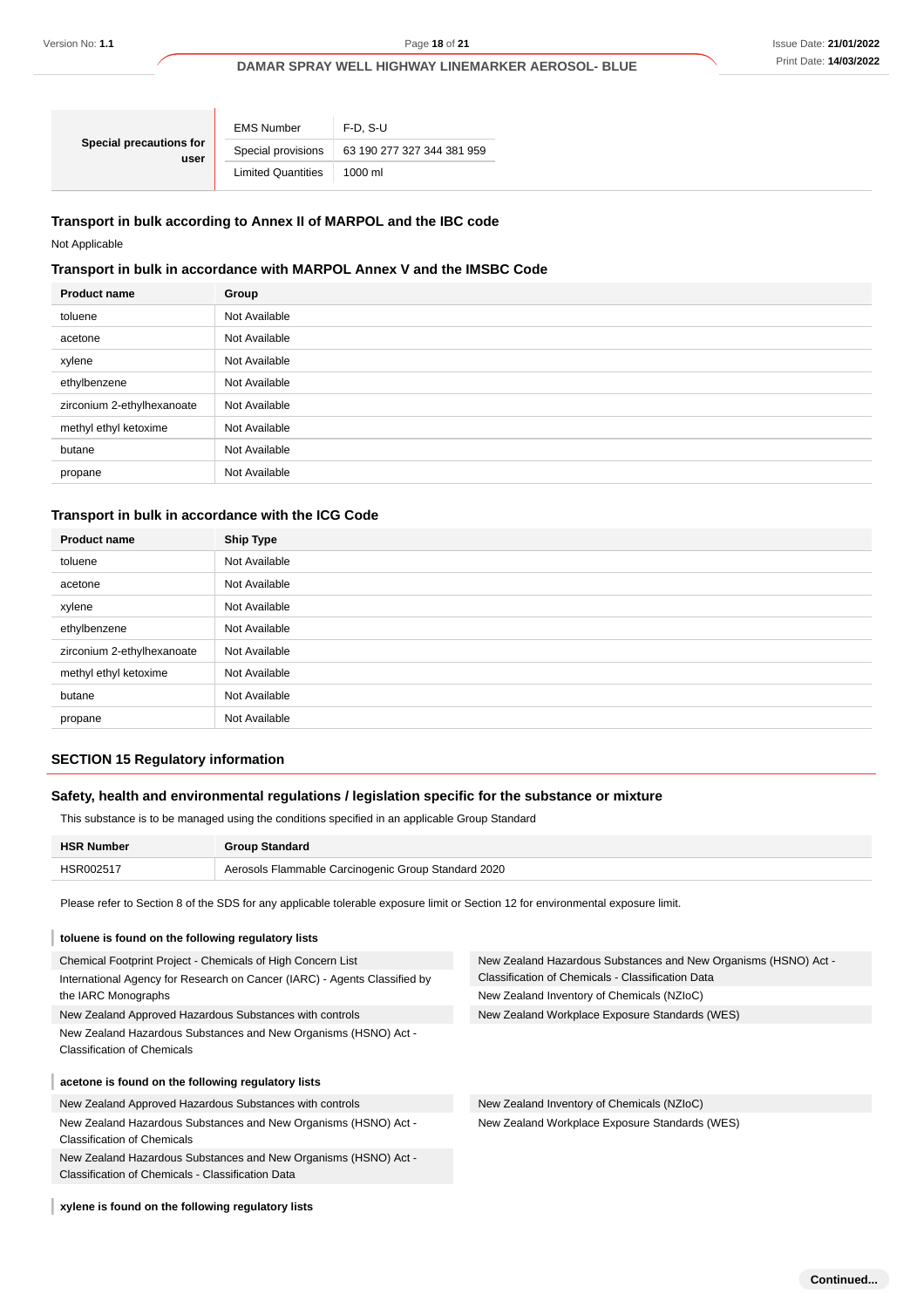| International Agency for Research on Cancer (IARC) - Agents Classified by<br>the IARC Monographs      | New Zealand Hazardous Substances and New Organisms (HSNO) Act -<br>Classification of Chemicals - Classification Data |
|-------------------------------------------------------------------------------------------------------|----------------------------------------------------------------------------------------------------------------------|
| New Zealand Approved Hazardous Substances with controls                                               | New Zealand Inventory of Chemicals (NZIoC)                                                                           |
| New Zealand Hazardous Substances and New Organisms (HSNO) Act -<br><b>Classification of Chemicals</b> | New Zealand Workplace Exposure Standards (WES)                                                                       |
| ethylbenzene is found on the following regulatory lists                                               |                                                                                                                      |
| Chemical Footprint Project - Chemicals of High Concern List                                           | New Zealand Hazardous Substances and New Organisms (HSNO) Act -                                                      |
| International Agency for Research on Cancer (IARC) - Agents Classified by                             | <b>Classification of Chemicals</b>                                                                                   |
| the IARC Monographs                                                                                   | New Zealand Hazardous Substances and New Organisms (HSNO) Act -                                                      |
| International Agency for Research on Cancer (IARC) - Agents Classified by                             | Classification of Chemicals - Classification Data                                                                    |
| the IARC Monographs - Group 2B: Possibly carcinogenic to humans                                       | New Zealand Inventory of Chemicals (NZIoC)                                                                           |
| New Zealand Approved Hazardous Substances with controls                                               | New Zealand Workplace Exposure Standards (WES)                                                                       |
| zirconium 2-ethylhexanoate is found on the following regulatory lists                                 |                                                                                                                      |
| International WHO List of Proposed Occupational Exposure Limit (OEL)                                  | New Zealand Workplace Exposure Standards (WES)                                                                       |
| Values for Manufactured Nanomaterials (MNMS)                                                          |                                                                                                                      |
| New Zealand Inventory of Chemicals (NZIoC)                                                            |                                                                                                                      |
|                                                                                                       |                                                                                                                      |
| methyl ethyl ketoxime is found on the following regulatory lists                                      |                                                                                                                      |
| Chemical Footprint Project - Chemicals of High Concern List                                           | New Zealand Hazardous Substances and New Organisms (HSNO) Act -                                                      |
| New Zealand Approved Hazardous Substances with controls                                               | Classification of Chemicals - Classification Data                                                                    |
| New Zealand Hazardous Substances and New Organisms (HSNO) Act -<br><b>Classification of Chemicals</b> | New Zealand Inventory of Chemicals (NZIoC)                                                                           |
| butane is found on the following regulatory lists                                                     |                                                                                                                      |
| Chemical Footprint Project - Chemicals of High Concern List                                           | New Zealand Hazardous Substances and New Organisms (HSNO) Act -                                                      |
| New Zealand Approved Hazardous Substances with controls                                               | Classification of Chemicals - Classification Data                                                                    |
| New Zealand Hazardous Substances and New Organisms (HSNO) Act -                                       | New Zealand Inventory of Chemicals (NZIoC)                                                                           |
| <b>Classification of Chemicals</b>                                                                    | New Zealand Workplace Exposure Standards (WES)                                                                       |
| propane is found on the following regulatory lists                                                    |                                                                                                                      |
| New Zealand Approved Hazardous Substances with controls                                               | New Zealand Inventory of Chemicals (NZIoC)                                                                           |
| New Zealand Hazardous Substances and New Organisms (HSNO) Act -                                       | New Zealand Workplace Exposure Standards (WES)                                                                       |
| <b>Classification of Chemicals</b>                                                                    |                                                                                                                      |
| New Zealand Hazardous Substances and New Organisms (HSNO) Act -                                       |                                                                                                                      |
| Classification of Chemicals - Classification Data                                                     |                                                                                                                      |
|                                                                                                       |                                                                                                                      |
| <b>Hazardous Substance Location</b>                                                                   |                                                                                                                      |

Subject to the Health and Safety at Work (Hazardous Substances) Regulations 2017.

| <b>Hazard Class</b> | <b>Quantity (Closed Containers)</b> | Quantity (Open Containers)         |  |
|---------------------|-------------------------------------|------------------------------------|--|
| 2.1.2A              | 3 000 L (aggregate water capacity)  | 3 000 L (aggregate water capacity) |  |

### **Certified Handler**

Subject to Part 4 of the Health and Safety at Work (Hazardous Substances) Regulations 2017.

| <b>Class of substance</b> | <b>Quantities</b> |
|---------------------------|-------------------|
| Not Applicable            | Not Applicable    |

Refer Group Standards for further information

### **Maximum quantities of certain hazardous substances permitted on passenger service vehicles**

Subject to Regulation 13.14 of the Health and Safety at Work (Hazardous Substances) Regulations 2017.

| <b>Hazard Class</b> | Gas (aggregate water capacity in<br>mL | Liquid<br>(L) | Solid<br>(kg) | Maximum quantity per package for each<br>classification |
|---------------------|----------------------------------------|---------------|---------------|---------------------------------------------------------|
| 6.5A or 6.5B        | 120                                    |               |               |                                                         |
| 2.1.2A              |                                        |               |               | 1L (aggregate water capacity)                           |

### **Tracking Requirements**

Not Applicable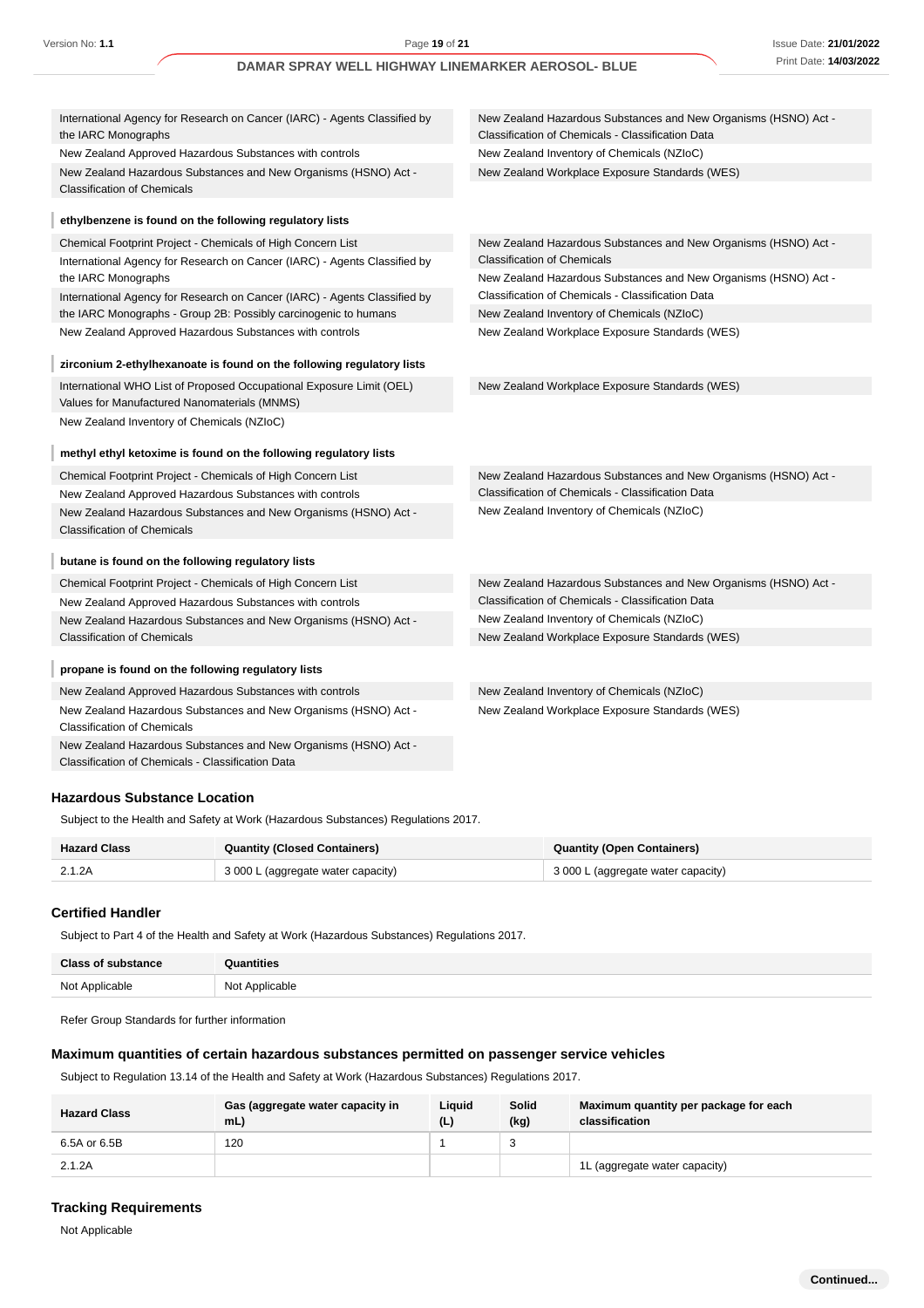# **National Inventory Status**

| <b>National Inventory</b>                          | <b>Status</b>                                                                                                                                                                                        |
|----------------------------------------------------|------------------------------------------------------------------------------------------------------------------------------------------------------------------------------------------------------|
| Australia - AIIC / Australia<br>Non-Industrial Use | Yes                                                                                                                                                                                                  |
| Canada - DSL                                       | Yes                                                                                                                                                                                                  |
| Canada - NDSL                                      | No (toluene; acetone; xylene; ethylbenzene; zirconium 2-ethylhexanoate; methyl ethyl ketoxime; butane; propane)                                                                                      |
| China - IECSC                                      | Yes                                                                                                                                                                                                  |
| Europe - EINEC / ELINCS /<br><b>NLP</b>            | Yes                                                                                                                                                                                                  |
| Japan - ENCS                                       | Yes                                                                                                                                                                                                  |
| Korea - KECI                                       | Yes                                                                                                                                                                                                  |
| New Zealand - NZIoC                                | Yes                                                                                                                                                                                                  |
| Philippines - PICCS                                | Yes                                                                                                                                                                                                  |
| USA - TSCA                                         | Yes                                                                                                                                                                                                  |
| Taiwan - TCSI                                      | Yes                                                                                                                                                                                                  |
| Mexico - INSQ                                      | No (zirconium 2-ethylhexanoate)                                                                                                                                                                      |
| Vietnam - NCI                                      | Yes                                                                                                                                                                                                  |
| Russia - FBEPH                                     | Yes                                                                                                                                                                                                  |
| Legend:                                            | Yes = All CAS declared ingredients are on the inventory<br>No = One or more of the CAS listed ingredients are not on the inventory. These ingredients may be exempt or will require<br>registration. |

### **SECTION 16 Other information**

| Dovie:<br>∩ate<br>. | n.<br>UZZ. |
|---------------------|------------|
| $\sim$              | $-2$       |

#### **Other information**

Classification of the preparation and its individual components has drawn on official and authoritative sources as well as independent review by the Chemwatch Classification committee using available literature references.

The SDS is a Hazard Communication tool and should be used to assist in the Risk Assessment. Many factors determine whether the reported Hazards are Risks in the workplace or other settings. Risks may be determined by reference to Exposures Scenarios. Scale of use, frequency of use and current or available engineering controls must be considered.

#### **Definitions and abbreviations**

PC-TWA: Permissible Concentration-Time Weighted Average PC-STEL: Permissible Concentration-Short Term Exposure Limit IARC: International Agency for Research on Cancer ACGIH: American Conference of Governmental Industrial Hygienists STEL: Short Term Exposure Limit TEEL: Temporary Emergency Exposure Limit。 IDLH: Immediately Dangerous to Life or Health Concentrations ES: Exposure Standard OSF: Odour Safety Factor NOAEL :No Observed Adverse Effect Level LOAEL: Lowest Observed Adverse Effect Level TLV: Threshold Limit Value LOD: Limit Of Detection OTV: Odour Threshold Value BCF: BioConcentration Factors BEI: Biological Exposure Index AIIC: Australian Inventory of Industrial Chemicals DSL: Domestic Substances List NDSL: Non-Domestic Substances List IECSC: Inventory of Existing Chemical Substance in China EINECS: European INventory of Existing Commercial chemical Substances ELINCS: European List of Notified Chemical Substances NLP: No-Longer Polymers ENCS: Existing and New Chemical Substances Inventory